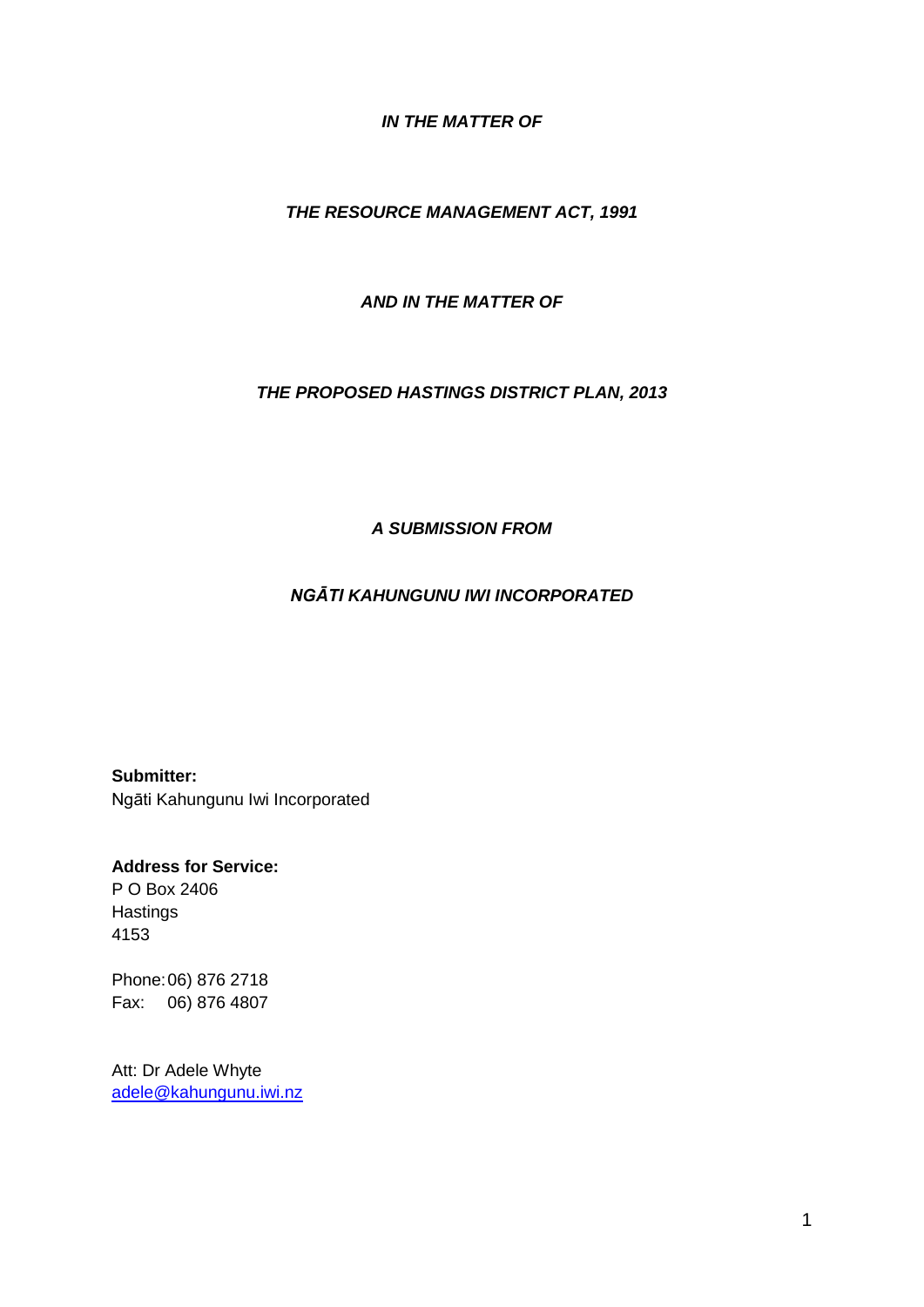To:

Hastings District Council Private Bag 9002 **HASTINGS** 4156

[districtplanreview@hdc.govt.nz](mailto:districtplanreview@hdc.govt.nz)

## **Introduction:**

1. Ngāti Kahungunu Iwi Incorporated (NKII) is an iwi authority for Resource Management Act purposes, with the third largest iwi population and the second largest tribal rohe in New Zealand. Our coastline extends from Paritu near Te Mahia in the north to Turakirae (Palliser Bay) in the south and includes the Hastings District.

> The mission statement of Ngāti Kahungunu Iwi Incorporated is: *"To enhance the mana and well-being of Ngāti Kahungunu."*

2. The iwi authority maintains an independent position to represent and advocate the collective interests, rights, values, beliefs, cultural priorities and practices of Ngāti Kahungunu whanau, hapū and iwi. This includes the responsibility and obligation as kaitiaki to care for and protect the natural environment for future generations.

3. Although Hastings District Council (HDC) has not consulted directly with the iwi authority over all sections of the proposed Hastings District Plan (proposed plan or PHDP) we understand that they have presented elements of the proposed plan to the HDC-Joint Māori committee and the runanganui at Te Taiwhenua o Heretaunga.

# **Preliminary Issues:**

4. The proposed plan is the culmination of a comprehensive in-house review by HDC planners and staff. The current proposal for local government amalgamation cold mean a variation or plan change to the district plan will be necessary within a few years if parts of the Rangitikei or Taupo districts are brought into the Hastings district.

5. Some tangata whenua groups have only recently resolved Environment Court appeals related to the Rangitikei District Plan which is now operative. This has taken over 4 years to complete and we ask that the resolution of the Rangitikei plan and the benefits derived from it for tangata whenua within Hawke's Bay do not get unraveled through the PHDP or its provisions. Treaty claim processes and settlements also should not be impeded or undermined through proposed plan provisions, and we expect Hastings District Council decisions will not create undue prejudice or further Treaty grievance.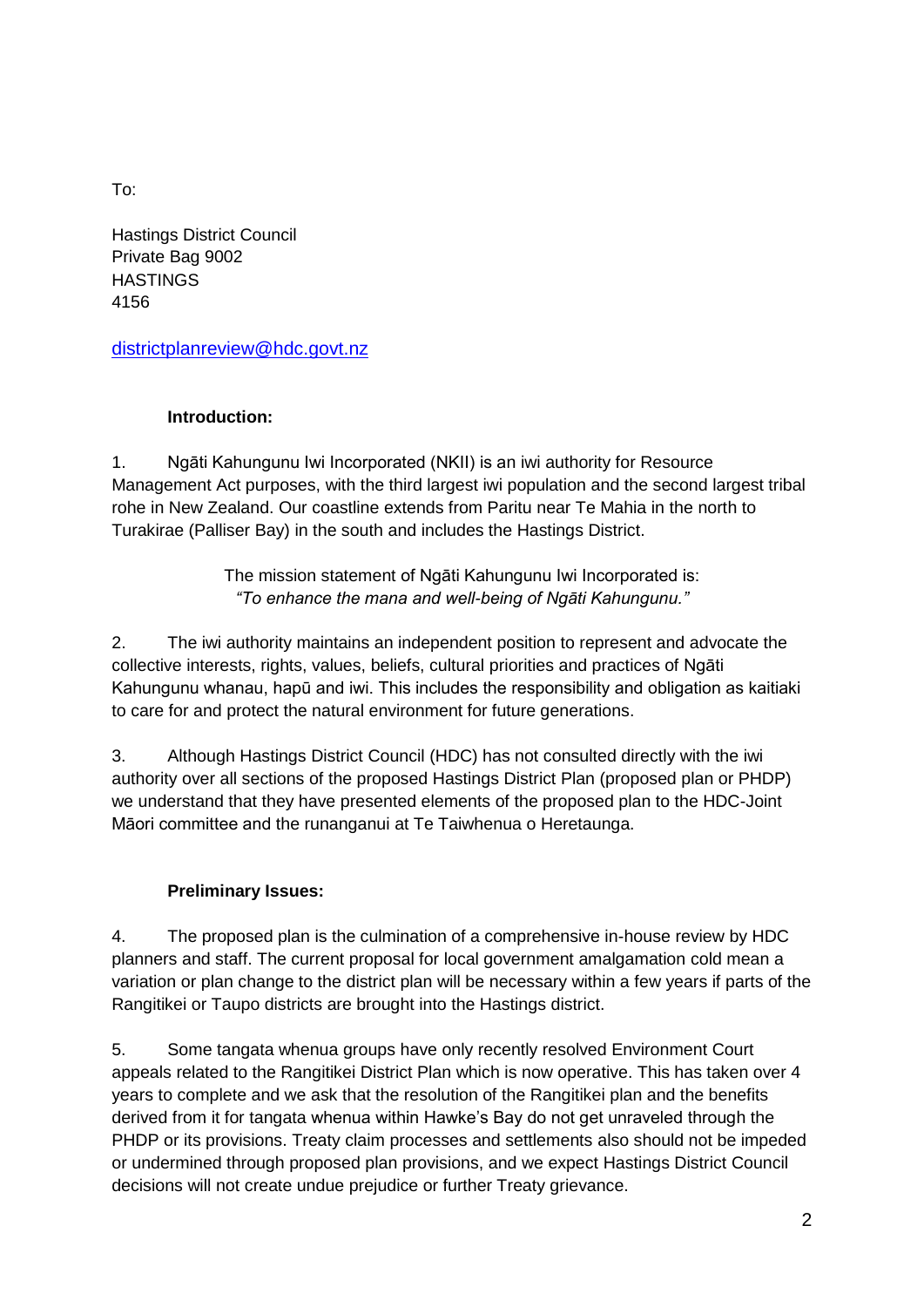6. Proposed Plan Change 5 to the Regional Policy Statement now includes a tangata whenua objective requiring greater consideration for tikanga Māori values and interests. Although not currently operative, this objective is beyond challenge and the PHDP should reflect the directions from this provision where relevant.

7. Commentary is provided in 1.1.3.3 of the proposed plan of the environmental impacts expected from its implementation in terms of sustainability as defined by the Resource Management Act, 1991 (RMA or the Act). We hope that this attitude is translated through into decision-making on the proposed plan and in particular with respect to: -

- The management of waahi tapu and waahi taonga
- Subdivision, use and development over the unconfined Heretaunga aquifer
- The management of landscapes of cultural significance to tangata whenua
- The minimisation of exceptions to the proposed bottom line provisions for the NPS FW insofar as they affect council infrastructure, utility networks, and tangata whenua interests/priorities

8. The third paragraph of 1.1.4.4 (c) alludes to tangata whenua rights and interests connected to Papakāinga, Waahi tapu and Marae. We consider it imperative that HDC does not exclude consideration of tangata whenua rights and interests in many other provisions in the proposed plan, given the requirements of RMA section 8 and the Treaty principle of active protection.

9. There is reference throughout the proposed plan to "*the Hawke's Bay*" which is grammatically incorrect. We ask that this be amended to either "*the Hawk's Bay*" in recognition of Te Haaro o Te Kahu, or "*Hawke's Bay*" which is now in common usage.

# **Plan Provisions and amendments**

# **2.4 Urban Development:**

10. The Anticipated Outcomes for Urban Development at 2.4.2 only address tangata whenua issues that relate to Papakāinga development. The plan needs more direction towards recognising and providing for all tangata whenua interests within the district that relate to urban subdivision, land use and development, in addition to HDC's discharges to land and water. The HPUDS contained a key principle of: -

# *"Mana whenua values and aspirations are recognised and provided for"*

But the anticipated outcomes for Urban Development fall short of this. The term "mana whenua" may also create problems and inconsistency in that it is included in section 2 of the RMA (Interpretation) but not included in the main body of the Act, so its influence within statutory planning constructs is restricted.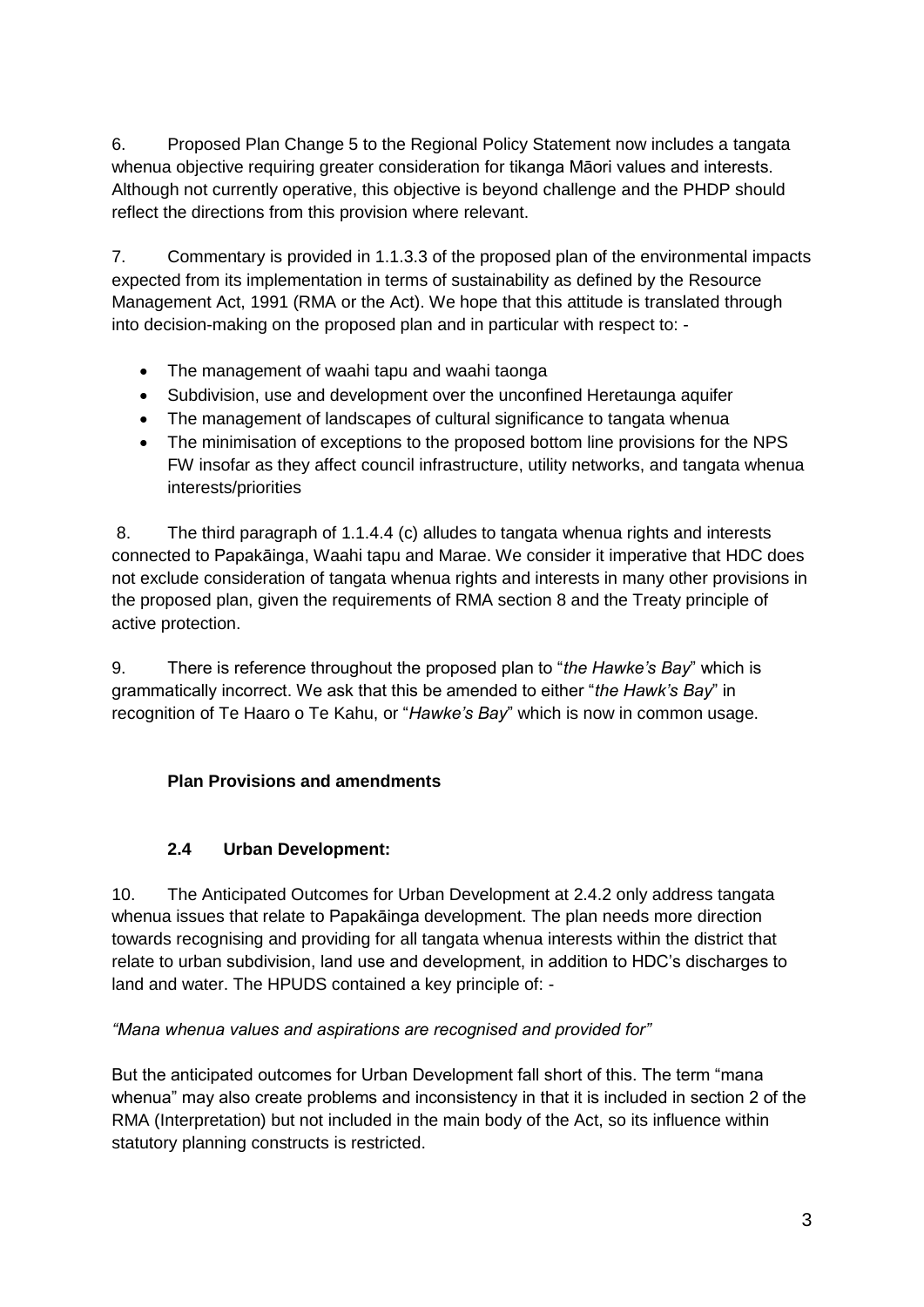*We ask for the replacement of "mana whenua" with "tangata whenua" throughout the proposed plan where it is more appropriate for advancing the interests of tangata whenua.*

Add new clause to the Anticipated Outcomes as: -

*"UD6 – Tangata whenua values and aspirations related to urban development are recognised and provided for."*

11. Urban development has the potential to contaminate parts of the unconfined Heretaunga Aquifer system which will present health risks to domestic and commercial users of this resource. In addition, the hydraulic connection between the unconfined and semiconfined aquifer layers mean that adverse effects can spread from the rural and plains zones into the peri-urban and urban areas. This interconnectedness needs to be acknowledged in provisions relating to urban development. The unconfined aquifer is also classified as a sensitive catchment in the regional plan, which supports more careful management than other areas. The Regional Policy Statement (RPS) contains Objective 21: - "No degradation of existing groundwater quality in the Heretaunga Plains and Ruataniwha Plains aquifer systems." This implies acknowledgment of the aquifer systems as a whole, and recent HBRC decisions on groundwater include reference to the interconnectedness of groundwater systems.

*Retain operative policy AQP4 as UDP4A:* 

*"UDP4A Control the use and storage of chemicals, organic matter and fertilisers on land overlying the Heretaunga Plains Unconfined Aquifer to protect against the risk of contamination of the groundwater from inappropriate management practices and accidental spills."*

*Retain operative policy AQP3 as UDP4B:*

*"Activities undertaken over the Heretaunga Plains Unconfined Aquifer will be specifically evaluated to ensure that appropriate mitigation measures are put in place to protect the aquifer from any adverse effects of these activities."*

This would support the NPS FW and help give effect to the operative RPS Objective 21.

Add new clause to the Anticipated Outcomes as: -

*"UD7 – The Heretaunga Unconfined Aquifer System is protected from adverse effects of Urban Development."*

12. Add new clause to the explanation section similar to: -

*"The Heretaunga aquifer system is a significant resource to the Hastings District and urban development in the district needs to recognise this."*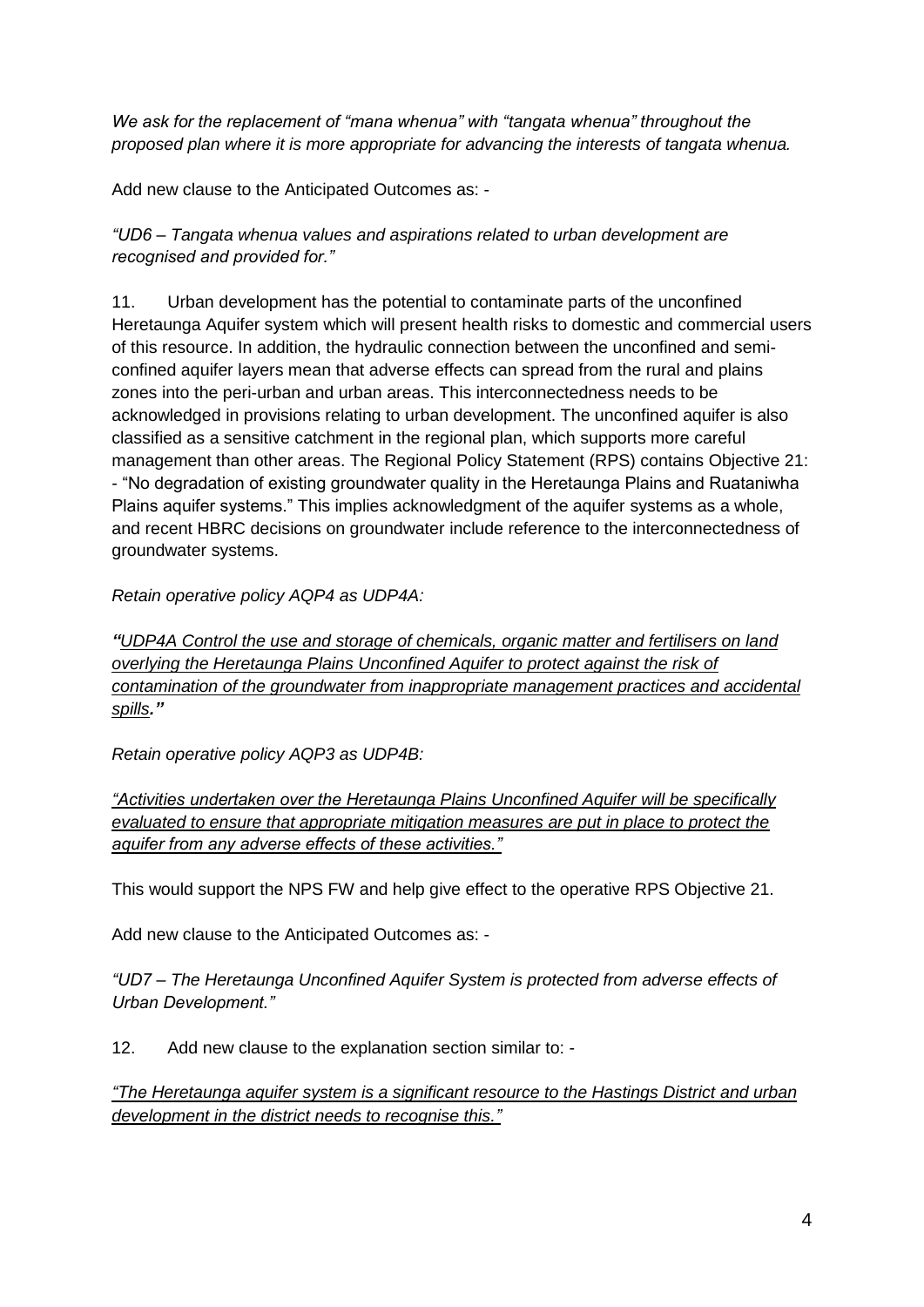13. The Papakāinga section of 2.4 appears to restrict Papakāinga development to Māori Land. This infers that any multiple- owned General Land that is already owned by Māori or acquired by Māori through Treaty settlement redress or related processes will not qualify for Papakāinga development unless it is changed to Māori Land. This appears to be a breach of Article III of the Treaty, and an impediment to Māori development.

Amend the Papakāinga portion of section 2.4 to read:

*"Papakāinga (Section 21.1): The District Plan provides for Papakāinga development on Māori land under the Te Ture Whenua Māori Act 1993 or land owned by Māori under General Title. This Method addresses the particular aspirations of the Hastings District's mana tangata whenua who wish to reside on their ancestral lands."*

14. Recent occurrences in the coastal areas of the district are a result of climatic trends with more frequent storm events and cyclonic weather patterns. These have been devastating to parts of the coastline within the Hastings District. Hastings District Council (HDC or council) needs to acknowledge climate change and its potential effects.

Amend the Coastal Environment Strategy part of section 2.4 so that climate change is a priority matter that will be considered: -

*"The HPUDS study recognised significant niche markets for continued residential development in the coastal margins. In examining urban development issues on the coast, the Council will take into account the effects of climate change, and have particular regard to directions established in the NZ Coastal Policy Statement, and the Hastings Coastal Environment Strategy."*

We also seek consequential amendments to other parts of the district plan where provisions refer to management of land use in the coastal margins and coastal environment.

# **2.5 Transportation Strategy:**

15. 2.5.2.6 endeavours to protect roading infrastructure from the effects of adjoining land use. There is also a need to protect existing land use from the effects of new roading infrastructure, as this could create reverse sensitivity effects on existing residential areas or existing agricultural activities.

Add new clause: -

*"2.5.2.6A Protecting existing land use from the effects of new roading infrastructure*

*The planning and placement of new roading infrastructure or the upgrading of existing roading infrastructure will have particular regard to adverse effects on existing land use and development on adjacent properties. Significant adverse effects of new infrastructure and its use, on adjacent properties will be avoided, remedied or mitigated."*

Add a consequential amendment to 2.5.3 Anticipated Outcomes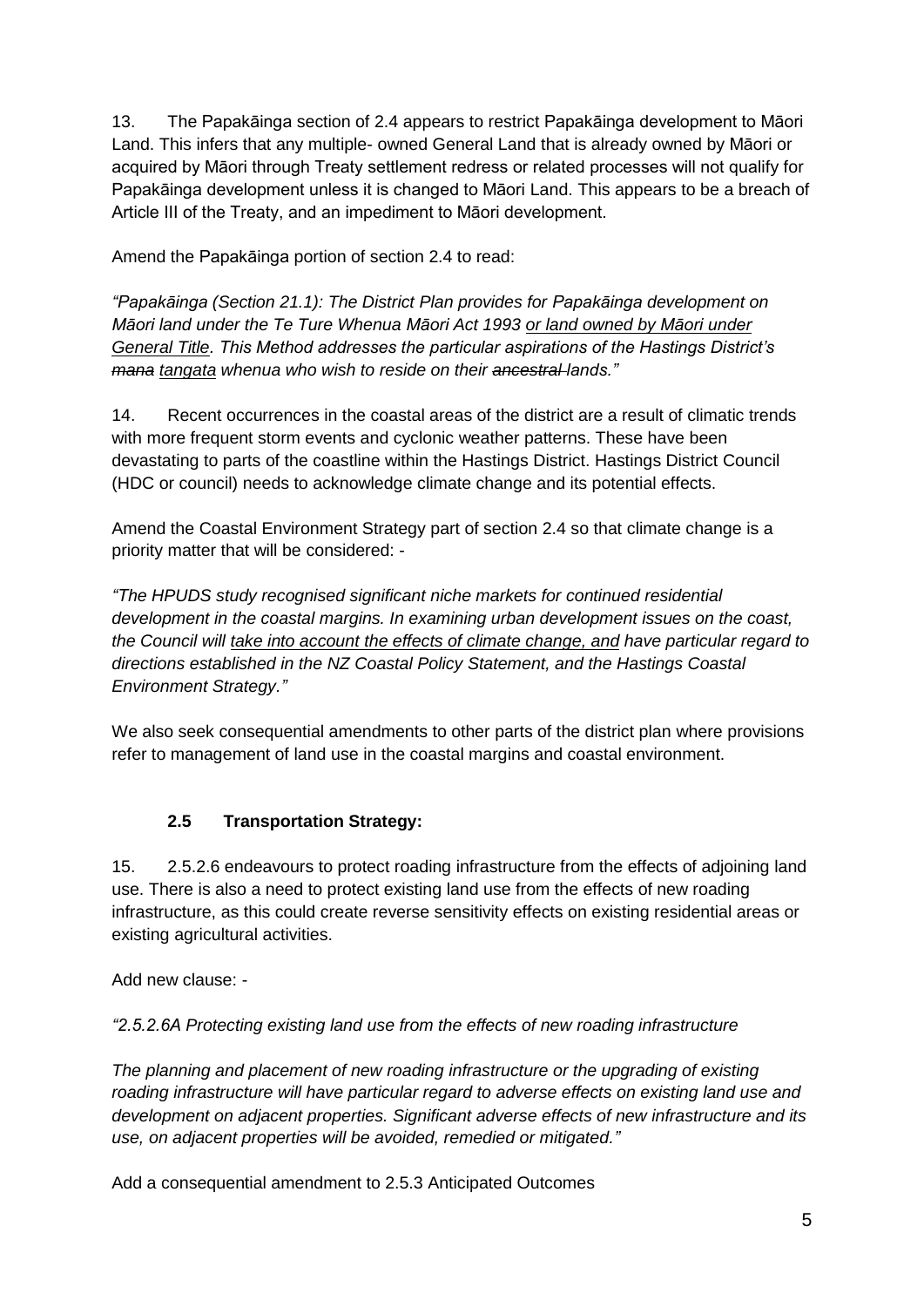*"TS5 Reverse sensitivity effects on existing land use will be avoided, remedied or mitigated."*

16. Add new clauses to 2.5.5 as follows:

*"Iwi and hapū planning documents*

*Hastings District Council will continue to work with the iwi authority Ngāti Kahungunu Iwi Incorporated and relevant Treaty claimant entities, and take into account iwi and hapū planning documents when planning for or constructing new roading infrastructure and associated works"*, or words to like meaning and effect.

## **2.7 Coastal Environment Strategy:**

17. Section 2.7.2.6 "Protecting Tangata Whenua Values in the Coastal Environment" provides a commentary on Iwi values but it does not reference hapū or provide for the range of cultural values and interests related to coastal resources that contribute to the cultural well-being of tangata whenua. Council's only remedy for addressing or recognising and providing for tangata whenua values appears to be more consultation. The Treaty principle of "active protection" requires a more positive response. With respect, HDC has been consulting with tangata whenua for decades now and should have an understanding of iwi/hapū values and interests in relation to the coastal environment. The PHDP needs to incorporate these into its management of the coastal environment. The New Zealand Coastal Policy Statement (NZCPS) also provides direction to local government related to tangata whenua interests.

*Amend provisions in the PDHP to recognise and provide for the values and interests of tangata whenua in the management of subdivision, land use and development within the coastal environment.*

Add a new clause to section 2.7.3 Anticipated Outcomes: -

*"CE5 Iwi and hapū values and interests will be recognised and provided for in council's management of the coastal environment."*

Amend Policy CEP3: -

"*Establish appropriate provisions within the Hastings District Plan to address the effects caused by climate change and natural coastal processes in the Coastal Environment."*

Make a consequential amendment to the explanation for this policy.

18. Policy CEP5 is also likely to address only a few of the interests of tangata whenua and coastal hapū within the coastal environment. The structure of the policy is weak in terms of tangata whenua interests.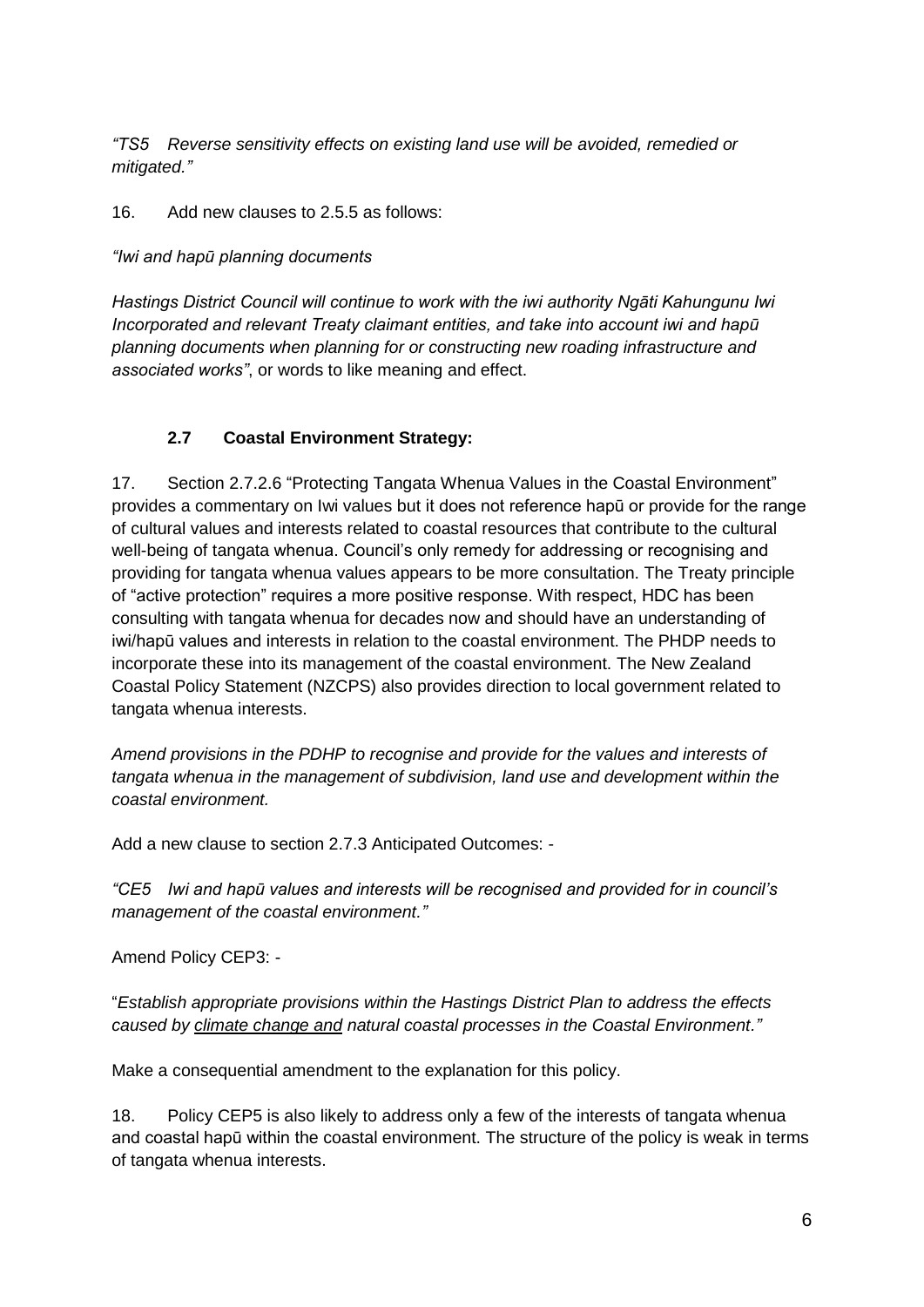Amend Policy CEP5: -

*"Ensure the protection of the characteristics of significance to tangata whenua, the natural and cultural character and features of the coastal margin, identified in the Coastal Environment."*

Make a consequential amendment to the explanation to reflect the incorporation of tangata whenua values and interests in the policy.

19. Section 2.7.5 Methods does not include a mechanism to provide connection to and appropriate consideration for areas of cultural significance to tangata whenua apart from reference to the Waahi Tapu section of the PHDP. Before the outstanding natural features were identified in the plan, areas of cultural, traditional and historical significance along the coastal margin were embedded in mātauranga Māori and tangata whenua relationships with coastal resources.

There needs to be a method whereby these places/areas of cultural significance and their characteristics can be adequately protected, and the relationships of tangata whenua with them recognised and provided for.

Add a Table identifying the features and characteristics of cultural significance to tangata whenua and coastal hapū within the landward margin of the coastal environment of the Hastings District.

Amend the proposed plan to include a list of the characteristics that apply to elements, places and areas of cultural significance to tangata whenua.

Amend section 2.7.5 Methods to include:

#### *"Waahi Tapu and Waahi Tāonga (Section 16.1)"*

And make consequential amendments to Section 16.1 to include Waahi Tāonga areas and places.

20. Also under section 2.7.5 the proposed plan refers to the Hawke's Bay Regional Policy Statement and regional plans, however the accompanying text only mentions the Coastal Environment Plan.

Amend text in this section to:

*"The District Plan will give effect to the Hawke's Bay Regional Policy Statement and have regard to the adopted Hawke's Bay Regional Coastal Environment Plan to ensure that the approaches to activities are dealt with consistently."*

In reference to the New Zealand Coastal Policy Statement the proposed plan says that the District Plan cannot be inconsistent with the policy. Through RMA reforms, the requirement for regional and territorial authorities has become more rigorous and they are now required to "give effect to national policy statements.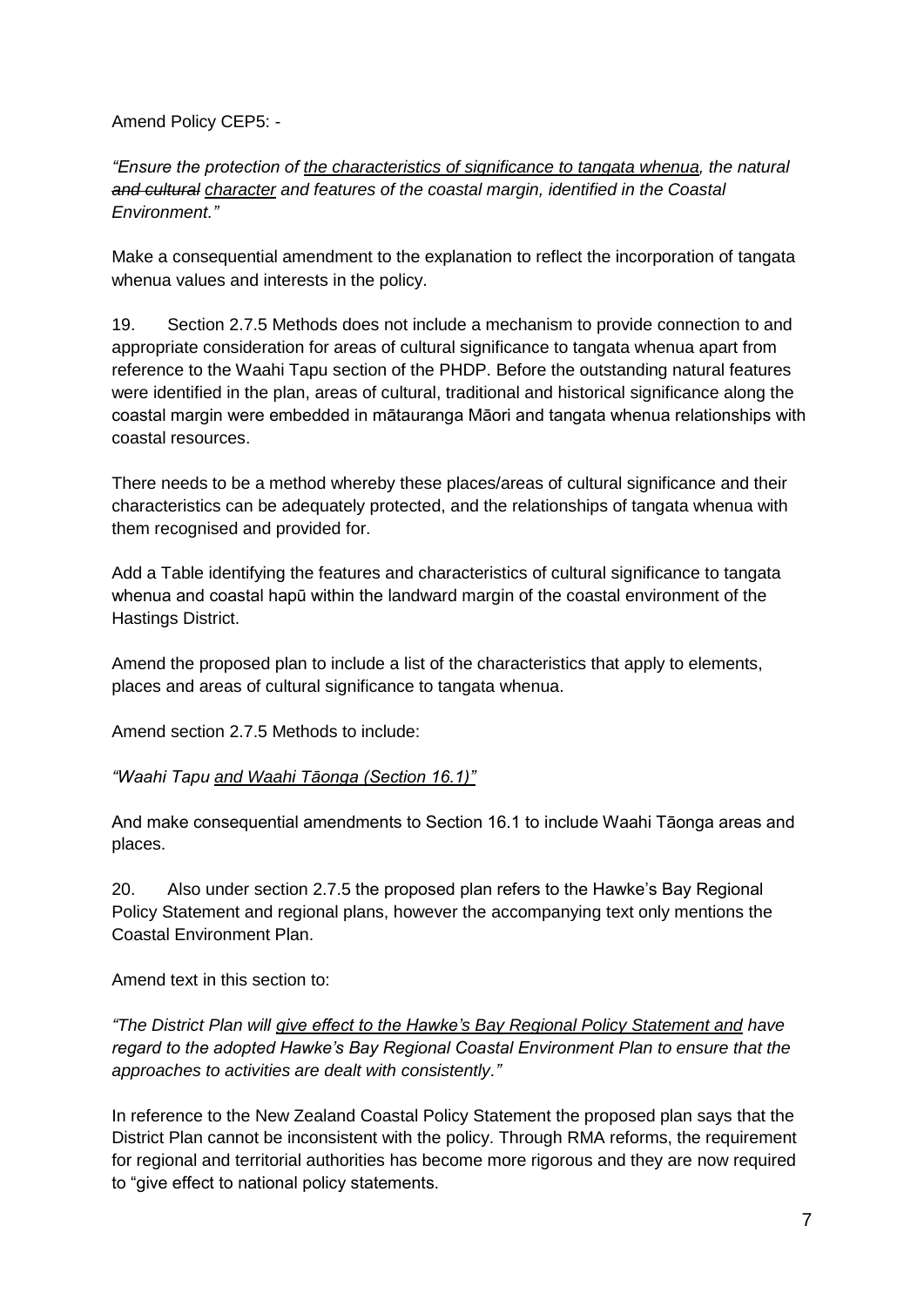Amend this part of the proposed plan to: -

*"The District Plan cannot be inconsistent with must give effect to the policy and directions set out in the New Zealand Coastal Policy Statement."*

## **2.8 Rural Resource Strategy**

21. Policy RRSP4 seeks to address outstanding landscape and natural areas and areas of cultural significance, however in the explanation of the policy, which will direct decisionmaking on areas that are of cultural significance to tangata whenua are places that are Waahi Tapu. This neglects reference to other landscape features of significance to tangata whenua that are not specifically Waahi Tapu.

Amend the explanation section of Policy RRSP4 to: -

*"The District Plan will adopt a variety of mechanisms to recognise and protect Outstanding Natural Features, and Significant Amenity landscapes, Natural Areas, Heritage sites, and Waahi Tapu and Waahi Tāonga."*

Make a consequential amendment to the proposed plan and include in the glossary: -

*"Waahi Tāonga – a natural feature or area that is highly valued by tangata whenua."*

# **2.9 Industrial Strategy**

22. Industrial activities pose a risk not only to the versatile soils of the district, but to the underlying aquifer system as well. Management of industrial activities and zones needs to be cognisant of these risks.

Amend Policy ISP6 to: -

"*Restrict the scale of industrial activity within the Plains Production Zone to limit the manage adverse effects on the versatile soil resource and the Heretaunga aquifer system."*

Make consequential amendments to the policy explanation and refer to the sensitive catchment classification in the Regional Resource Management Plan.

# **3.1 Tangata Whenua and Mana Whenua**

23. Section 3.1.3 – Statutory context: Duties under the Act - provides commentary on the provisions in the RMA pertinent to Māori. The district plan uses interrelated terminology – mana whenua, tangata whenua, iwi, hapū etc. There needs to be a linkage between the provisions of the RMA, and the context within which the other terms are used. The glossary also needs more definitive interpretations for some of the terms used. As an example, the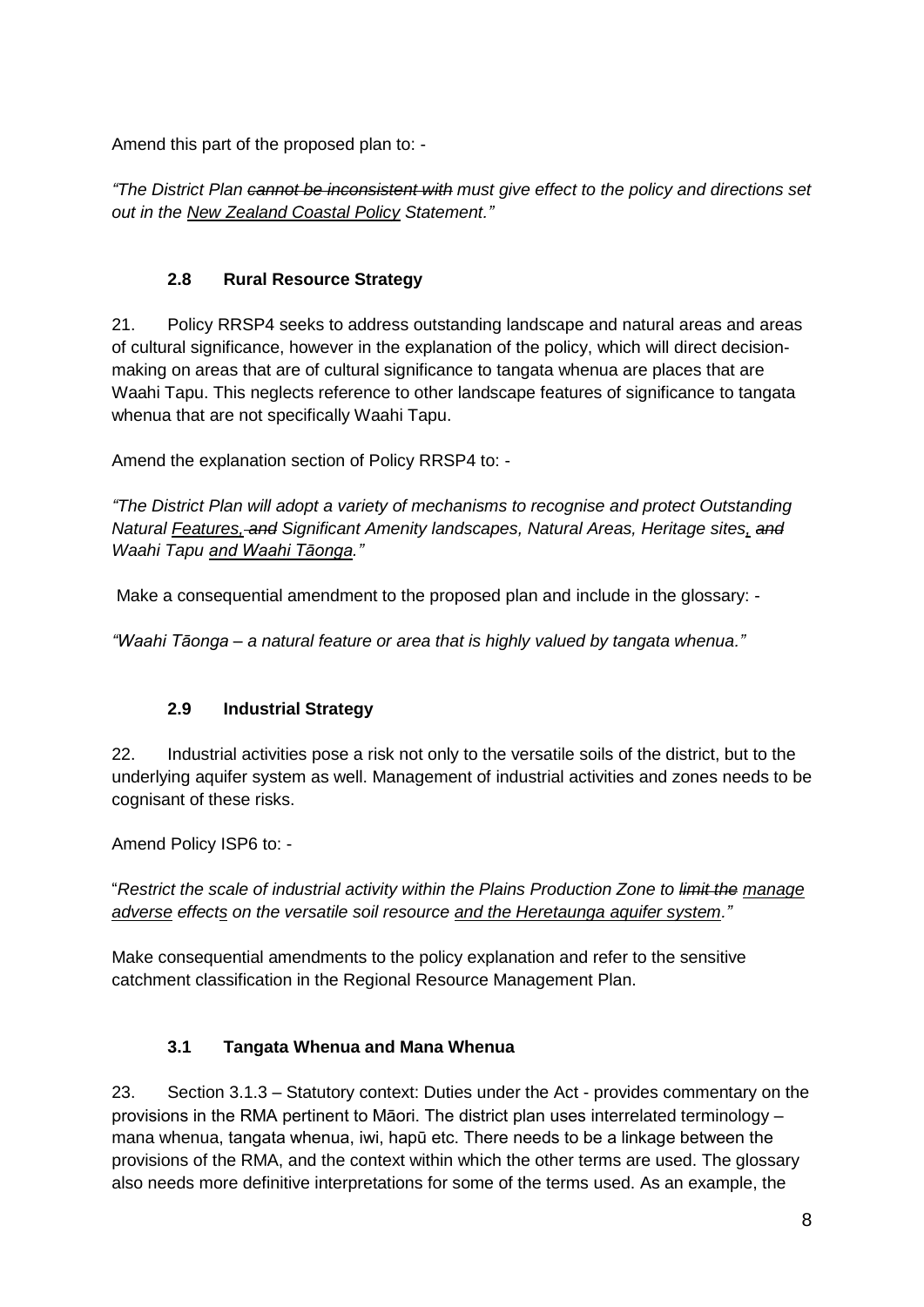definition for "tangata whenua" in the glossary reads "local people" which could apply to any locals including those not of Māori descent, or Māori who do not whakapapa to Kahungunu.

24. The bullet points in section 3.1.5 refer to the principles of the Treaty of Waitangi, but their scope and application are not defined within the proposed plan. The Treaty principles encapsulate far more than what the proposed plan allows for in terms of Māori values and interests. They provide direction on how the Crown and local government, in their role as agents of the Crown while enacting RMA functions, should include and engage with Māori. While mentioned in the commentary on tangata whenua, the principles of the Treaty have been given limited consideration through the drafting of objectives, policies and rules. These principles need to be specified rather than just a reference to section 8 of the Act. This will provide surety to tangata whenua, plan users and RMA decision-makers.

25. Section 3.1 does not contain a specific tangata whenua objective. Given the requirements under section 75 of the Act, it is difficult to understand the rationale for this omission as policies are primarily to implement the relevant objectives. The tangata whenua policies therefore do not relate to a specific objective and are not well grounded in statutory planning terms.

26. Sections 3.1.9 and 3.1.10 refer to waahi tapu and outstanding natural features. District Council embarked on a review of the waahi tapu section of the plan several years ago and decided to undertake the review in two stages. This addressed waahi tapu but there are landscape features and resources throughout Heretaunga that are also regarded by tangata whenua as taonga but are not captured within the waahi tapu or outstanding natural feature sections of the proposed plan. Consequently these do not accrue adequate protection under the district plan.

27. Taonga are resources or possessions that are highly prized and they are part of the cultural fabric that underpin the values, perceptions and historical associations of tangata whenua with the Heretaunga or Hastings district. Taonga include rivers and riverbeds, nohoanga, specific riparian margins, mahinga kai, mahinga mataitai, indigenous forest remnants, stands of indigenous plants used for rongoaa, nga roto, nga puna, and sites of cultural significance that are not tapu. Waahi taonga are areas or sites of significance to tangata whenua due to historical association and traditional use. In our view, waahi taonga need to be provided for and a precautionary approach to subdivision, land use or development be required where there are indications or concerns expressed by tangata whenua over the potential disturbance to waahi taonga.

28.1 Amend the proposed plan to include specific tangata whenua objectives related to land use and development: -

*"Objective TW1 – The values and interests of tangata whenua are recognised and provided for when making decisions on subdivision, land use and development, and the management of natural and physical resources in the Hastings District;"*

*Objective TW2 – Tangata whenua relationships and values associated with waahi taonga are protected through the management of land resources throughout the Hastings District."*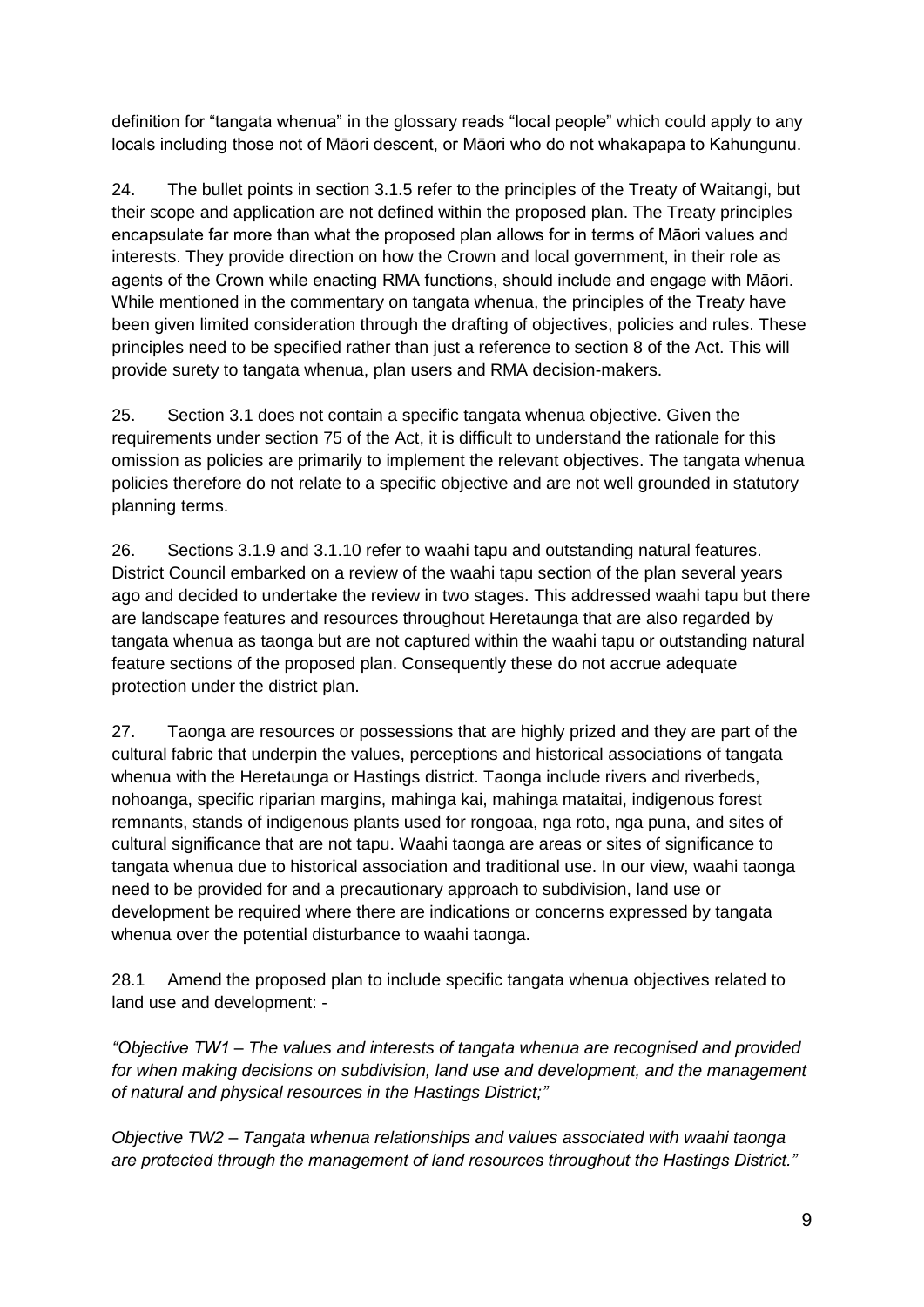Or words of similar meaning and intent.

28.2 Make consequential amendments to Section 4.1 – Information Requirements for Subdivision and Resource Consent Applications to include consideration of "waahi taonga" as well as waahi tapu through assessments of environmental effects, particularly in relation to earthworks and the upgrading of roads or network utilities.

Add "*waahi taonga*" to Anticipated Outcomes provisions and assessment criteria where relevant.

28.3 Treaty principles are mentioned in several sections of the plan but they remain unspecified. This will make it difficult for plan users to take them into account if they do not know what they are. Add the following Treaty principles to Section 3.1 Tangata Whenua and Mana Whenua - and reference *"matters in Section 3.1"* in the resource consent criteria in Section 30.1 Subdivision and Land Development.

# *"The Principle of Te Tino Rangatiratanga*

*Te tino rangatiratanga (full chiefly authority) over resources including lands, forests, fisheries and other taonga were guaranteed to Māori under Article II of the Treaty. Tino rangatiratanga includes tribal self-regulation of resources in accordance with their own customary preferences. Tino rangatiratanga was not, nor was it ever intended to be, relinquished or given away by Māori to the Crown.*

## *The Principle of Partnership*

*The Treaty signified a partnership between Māori tribes and the Crown. The exchange of promises under Articles I and II of the Treaty is seen as an exchange of gifts. The gift of the right to make laws and the promise to do so, and to accord the Māori interest an appropriate priority. Utmost good faith, reasonable co-operation and compromise are fundamental to this concept of a partnership.*

### *The Principle of Kawanatanga*

*Kawanatanga, as ceded by Māori under Article I of the Treaty, gave the Crown the right to govern and to make laws applying to everyone. The delegation of resource management powers by the Crown to local authorities under the Act means that those authorities can make policies, set objectives and make rules affecting the management of natural and physical resources, subject to the guarantee of tino rangatiratanga to Māori and recognition of the partnership between Māori and the Crown.*

### *The Principle of Active Partnership and Consultation*

*The spirit of the Treaty calls for Māori to have a much greater say in the management of the environment. Effective, early and meaningful consultation is an integral and necessary component and forerunner to greater participation by Māori in resource management decision-making.*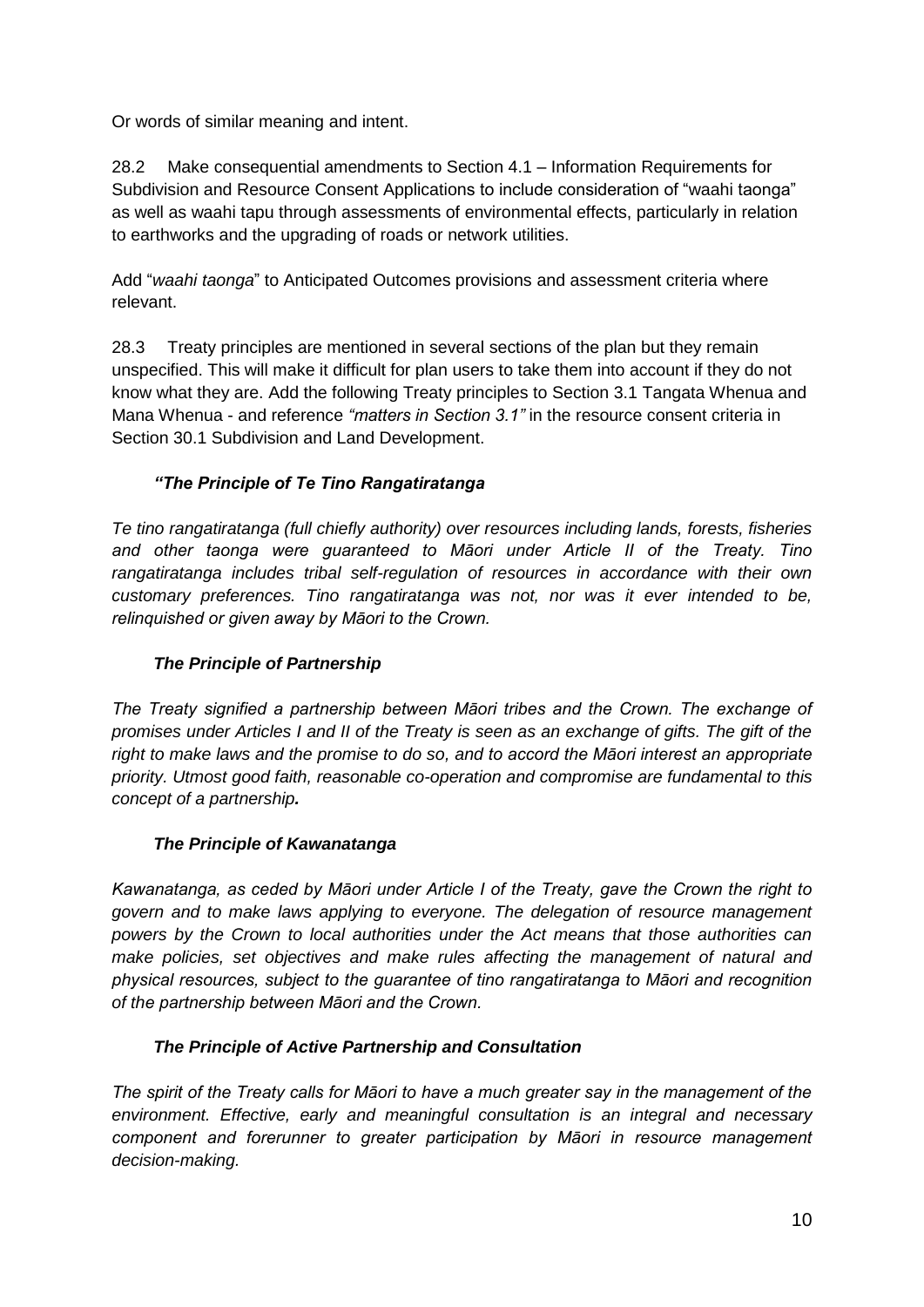#### *The Principle of Active Protection*

*The guarantee of te tino rangatiratanga given in Article II is consistent with an obligation to actively protect Māori people in the use of their lands, water and other taonga, to the fullest extent practicable. In the context of resource management, the various elements which underlie and are fundamental to a spiritual association with the environment (including mauri, tapu, mana, tikanga and wairua) may all fairly be described as taonga that have been retained by Māori in accordance with Article II of the Treaty. The principle of active protection therefore extends to the spiritual values and beliefs of Māori.*

#### *The Principle of Hapu/Iwi Resource Development*

*Article III of the Treaty gave to Māori the same rights and duties as other New Zealand citizens. The Treaty guaranteed to Māori retention of their property rights under Article II, and the choice of developing those rights under Article III. To Māori, the efficient use and development of what are in many ways currently under utilised hapu/iwi resources is a very important principle of the Treaty in the context of resource management under the Act. Ngati Kahungunu seeks restoration of their tribal resources in accordance with their own needs and aspirations. In pursuing development, Māori may choose to pursue non-traditional uses of their resources instead of or as complementary to, their traditional practices. Recognition of the ability and need for hapu/iwi to develop their resources in a manner which achieves the purposes of the Act is a fundamental principle embodied in the Treaty."*

This will provide clarity to plan users and decision-makers on what the Treaty principles are that need to be taken into account pursuant to section 8 of the RMA, 1991.

28.4 Amend the proposed plan by adding to the glossary: -

#### *"Principles of the Treaty of Waitangi – In terms of this plan means those principles contained in Section 3.1*

Add "waahi taonga" to the glossary at 16.1.8 as follows: -

*"Waahi Taonga – a highly valued site or area that is not specifically a waahi tapu site, but is of cultural significance to tangata whenua."*

28.5 Amend Policy TW2 as follows: -

"*To recognise and provide for the relationship of tangata whenua with their those historic sites of occupation and use in the District, and implement procedures for tangata whenua involvement regarding any development, proposed excavation or construction in and around those identified areas, or in the case of the discovery of any burial sites or Maori artifacts. A protocol for the accidental discovery of sites is appended to this section of the Plan.*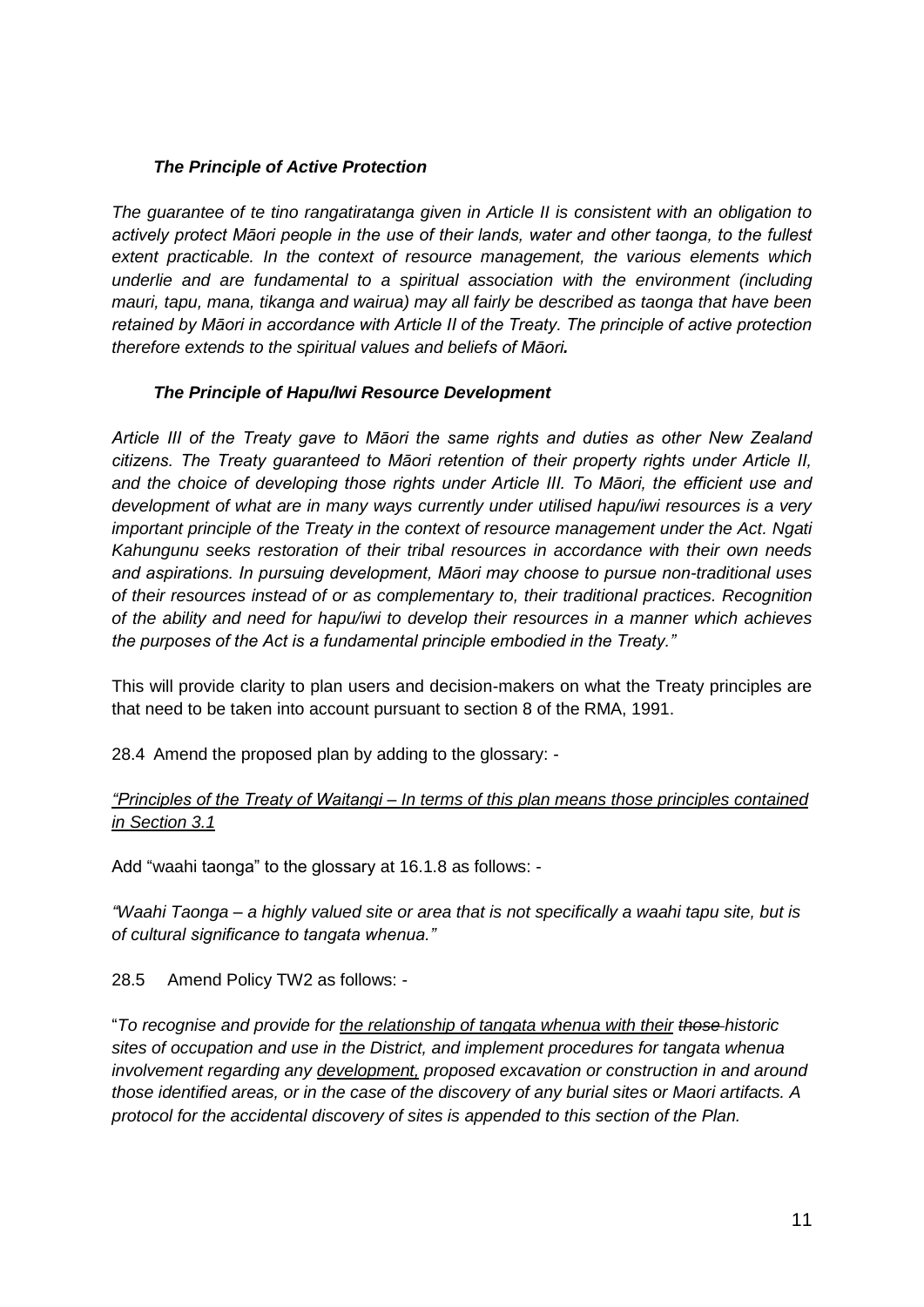# **4.1.4 Information to be Submitted with Land Use Consent Applications**

29. Ngāti Kahungunu Iwi Inc are in agreement with most of the matters in this section of the proposed plan, with the exception of: -

Section 4.1.4.1 f) which lists a range of criteria required for Assessments of Environmental Effects. Clause f) (iii) refers to matters of significance to tangata whenua. The list here does not include "waahi taonga" which are highly valued sites and areas of cultural significance that are not specifically waahi tapu. This means that such sites could be open to disturbance or desecration. Amend clause f) (iii) inter alia: -

*"Any effects of the proposed activity on sites which have cultural or historic significance, including archaeological sites, Waahi Tapu, Waahi Taonga, Heritage Items or Notable Trees."*

# **5.1 Rural Zone**

30. Farming or agricultural practices that use genetically modified organisms (GMO's) have the capacity to affect existing activities and uses on neighbouring rural land. Crosspollination or genetic contamination of conventional produce with GMO's can also reduce incomes and result in a ban on the export of conventional or organic produce.

Add a new policy to this section as: -

*"RZP13 The growing of genetically modified organisms in the rural zone will be discouraged to prevent cross-contamination of conventional produce, and the adverse effects from growing and harvesting genetically engineered organisms will be avoided."*

31. The rural zone is the largest zone in the district. Although land-based primary production is a dominant use, the objectives and policies should not negate consideration of other uses. Large tracts of land in the rural zone are also valued as part of the conservation estate, and Māori owned land in the rural zone that is currently held under multiple ownership, is unfairly penalised due to the proposed policy framework limiting subdivision. Where such lands do not have residential buildings on them, the establishment of Papakāinga or similar types of housing would be severely restricted, thus preventing Māori from living on their own lands. In some areas, indigenous re-growth is stabilising the land, but to manage this effectively requires a presence on the land, and Papakāinga facilities may be the best option. Establishment of Papakāinga on some large blocks could be restricted under the proposed policies.

## *Add a footnote clarifying that the establishment of Papakāinga in the rural zone is not restricted by the objectives and policies in this section.*

32. The Anticipated Outcomes at section 5.2.2 identifies a range of aspirations, however the effects of land use on water resources is not included. With the establishment of the rural-residential category/zone, and allowing for farm-parks, HDC created a situation where rural residential requirements for water can affect the viability and sustainable use of ground and surface water resources, and existing users of the water resource. Potential water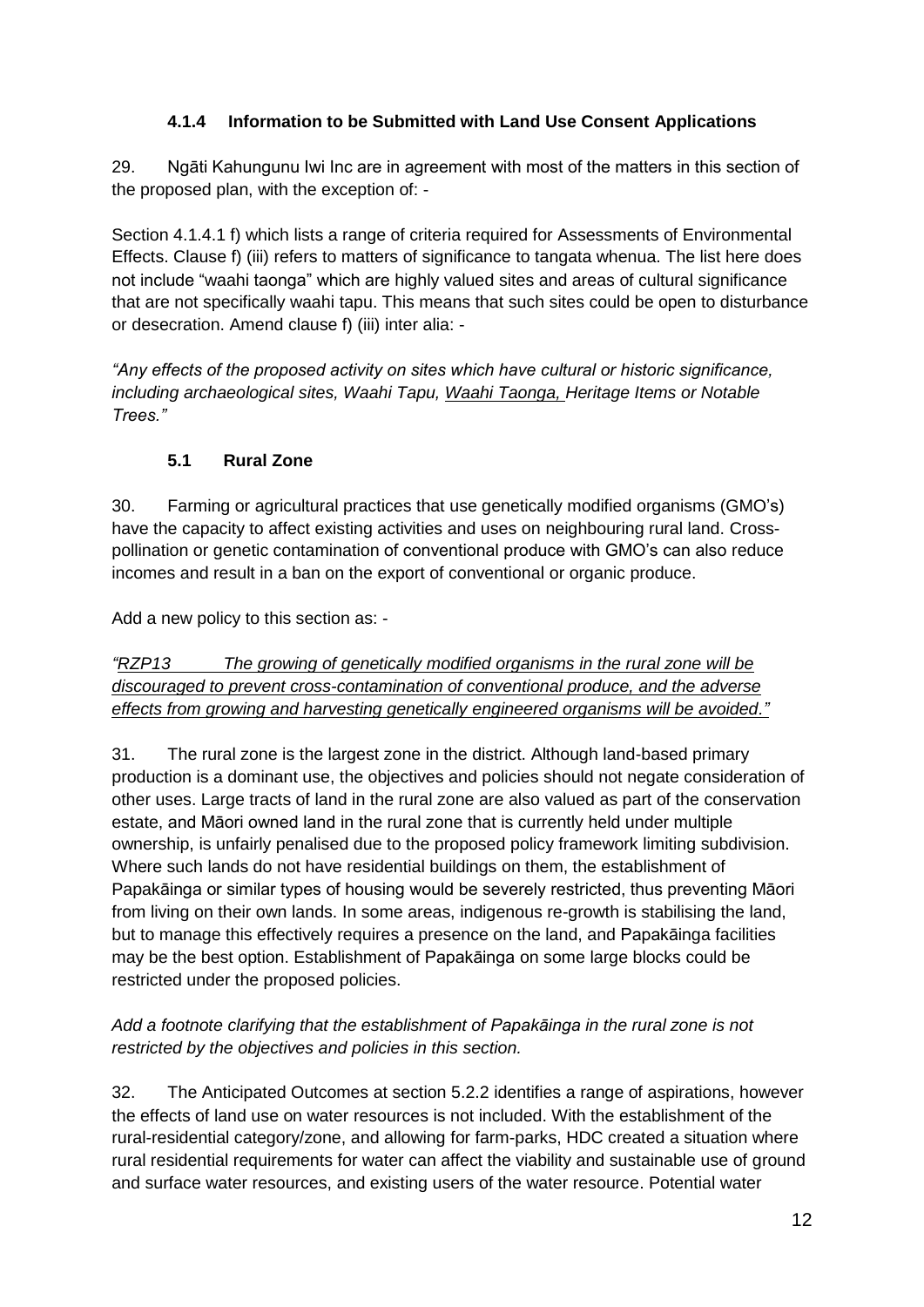requirements need to be part of the assessment criteria for subdivision/land use to prevent over-use of a limited resource.

Amend section 5.2.2 RZ1: -

*"RZ1 – The life-supporting capacity of the rural land and rural water resources is retained."*

33. Table 5.2.4 lists a range of activities and their activity status. Some of the activities listed are in our view, given too lenient a status relevant to their potential environmental effects, and should be subject to more rigorous appraisal.

Amend Table 5.2.4 to include the following activities and/or status in the rural zone: -

| <b>RULE</b>       | <b>ACTIVITY</b>                                                                                                                                                                                                                                                                                            | <b>STATUS</b> |
|-------------------|------------------------------------------------------------------------------------------------------------------------------------------------------------------------------------------------------------------------------------------------------------------------------------------------------------|---------------|
| HZ1               | Land-based primary production not involving the growing or processing of                                                                                                                                                                                                                                   | Р             |
|                   | genetically modified organisms                                                                                                                                                                                                                                                                             |               |
| RZ <sub>2</sub> A | Papakāinga                                                                                                                                                                                                                                                                                                 |               |
| RZ13              | Feedlots                                                                                                                                                                                                                                                                                                   | <b>GRD</b>    |
| RZ17              | Any new residential building or building being part of a marae, place of<br>assembly, commercial activity or industrial activity erected on another site<br>within 4300 metres of an intensive rural production activity involving<br>buildings housing animals reared intensively and yards accommodating | D             |
|                   | animals reared intensively."                                                                                                                                                                                                                                                                               |               |

The rule and activity for RZ17 (above) risks reverse sensitivity effects where existing agricultural land use is intensified to the detriment of existing activities and uses on adjacent land.

Make similar amendments to Table 6.2.4 Rule PP20.

For section 5.2.6A Intensive Rural Production and Feedlots, the criteria in b) does not include a separation distance from surface water. Add new clause: -

### *"(v) 50 metres from any natural surface water body."*

34. Section 5.2.7A contains a range of criteria for feedlots as controlled activities. These activities can generate adverse effects that are more adverse than other pastoral/rural based activities, so should be subject to more stringent criteria.

As a consequence, move Feedlots from section 5.2.7 Assessment Criteria Controlled Activities to section 5.2.8 Assessment Criteria Restricted Discretionary and Discretionary Activities, and include additional criteria under new clauses (d) and (e): -

*"(d) Bunding and stormwater management; (e) Nutrient leaching and management; (f) Effects on ground and surface water."*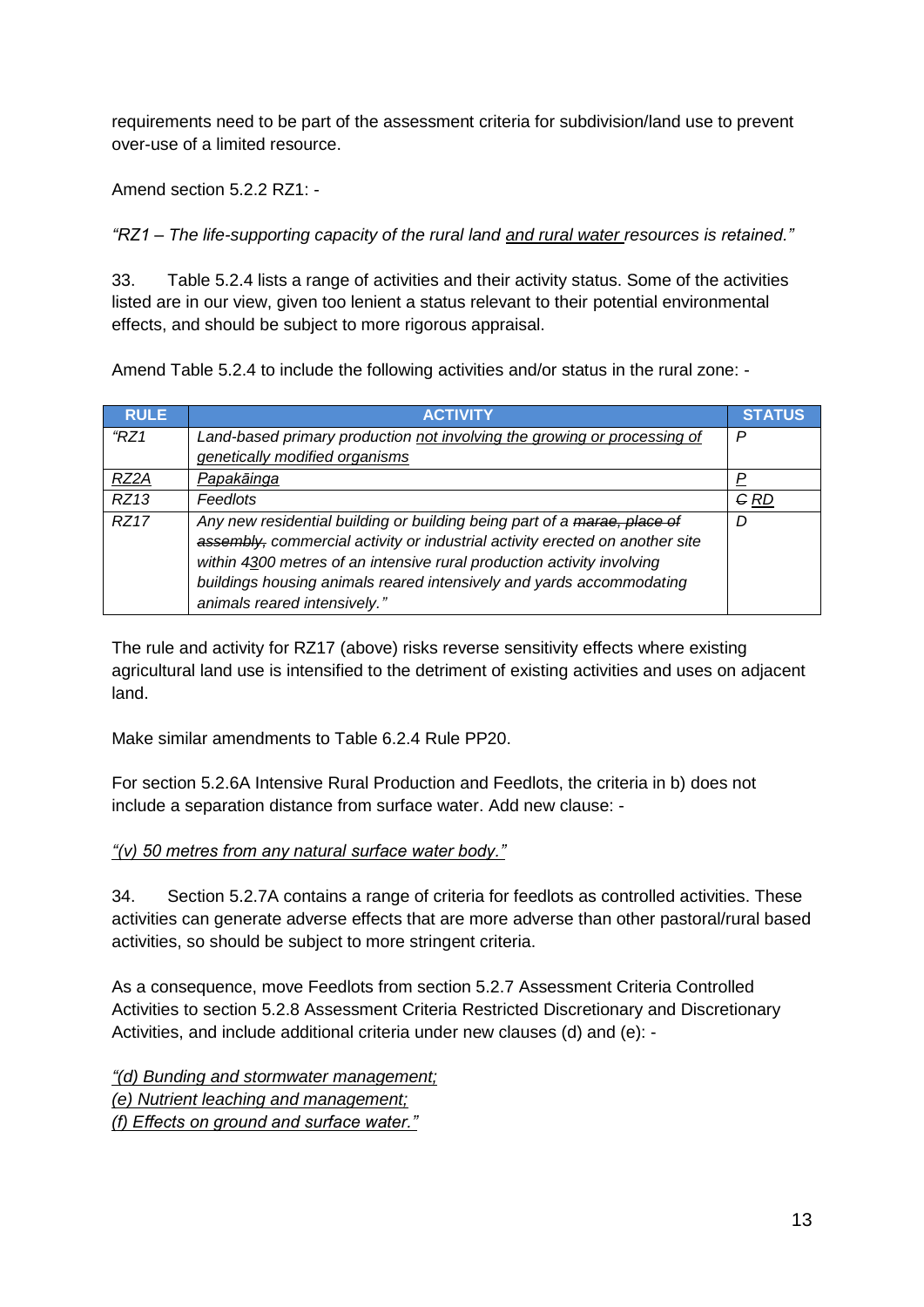Add to Outcomes: -

*"Ground water quality and surface water quality will be maintained through the management of adverse effects of land use."*

Or words of similar meaning and intent.

Amend RZO5: -

*"To promote the integrated and sustainable management of natural and physical resources including water."*

35. Section 5.3.4 Rules contains Table 5.3.4 and Rule RR12. RR12 applies to Activities that are not Permitted or Controlled Activities in the Rural Residential Zone and classifies them as Non-Complying. As notified, this implies that Restricted Discretionary and Discretionary Activities are Non-Complying.

Amend RR12 to state:

*"Any activity which is not provided for as a Permitted, or Controlled, Restricted Discretionary or Discretionary Activity."*

## **Section 5.5 Nature Preservation Zone**

36. Objective NPO5 *enables* subdivision which implies permitted activity status (Oxford – to make possible or easy) despite the special character of the area. This means that subdivision is easier in this zone than elsewhere in the district, which should not be the case given the special character of the zone.

Amend Objective NPO5:

*"To only enable sSubdivision and development that does not have the potential to undermine the values of the nature preserve area and natural character of the environment."*

*Provide a Table that clearly articulates the values referred to in the objective.*

37. The non-notified status for an activity with the potential to disturb sites of cultural significance to tangata whenua is not supported given the historical associations of tangata whenua with this area, and the numerous sites of previous occupation.

*Amend Rule NP8 in Table 5.5.4 so that it is a Restricted Discretionary activity, and affected parties are required to be notified.*

Add "*waahi tapu and waahi taonga*" to the matters to be considered in General Assessment Criteria at 5.5.7A i)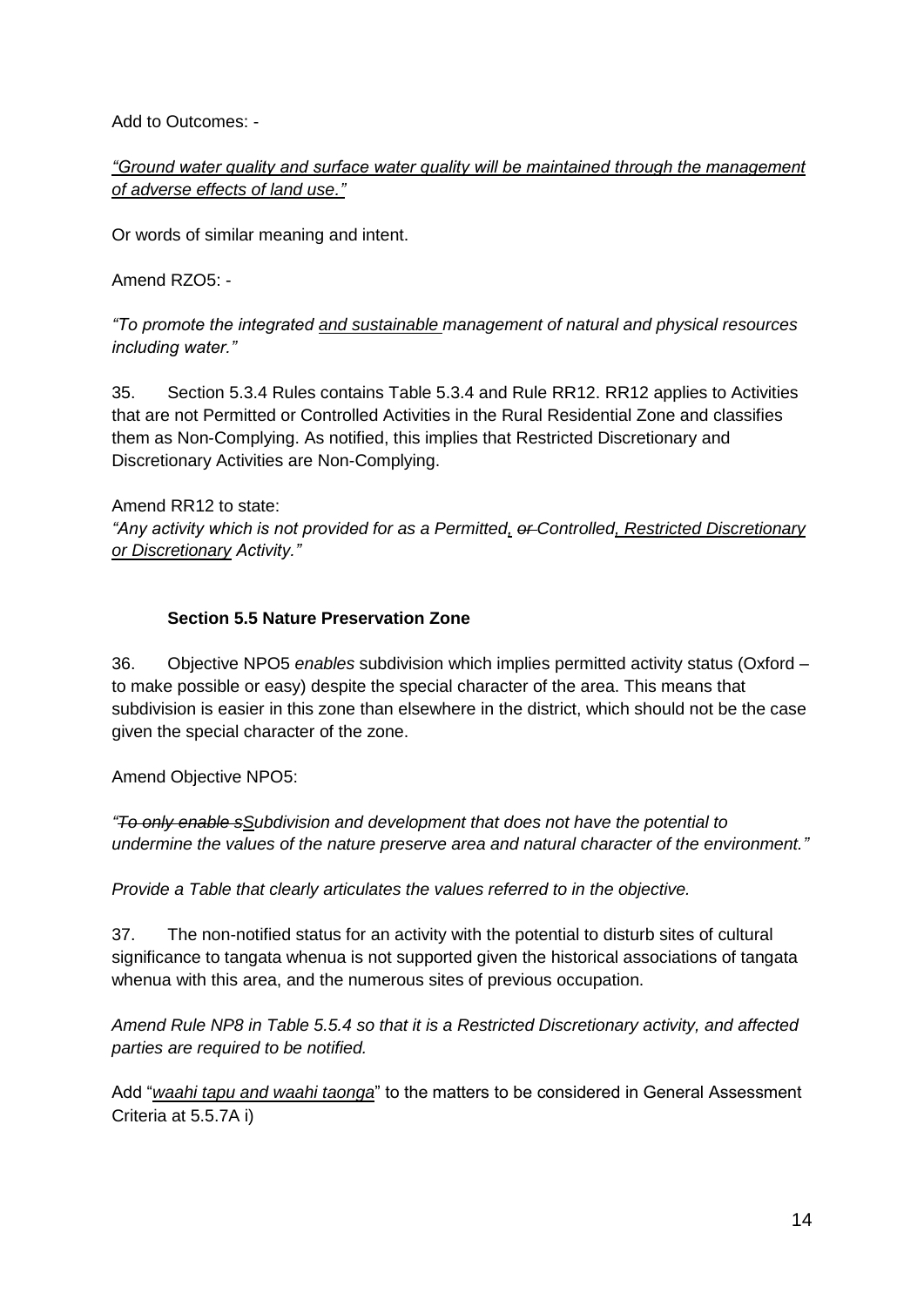#### 38. Add new clause: -

## *"viii) A cultural impact assessment shall be required where activities associated with subdivision or development have the potential to impact on a site of cultural significance to tangata whenua."*

### Amend 5.5.7B viii):

*"viii) An archaeological assessment and/or cultural impact assessment should be submitted by an appropriately qualified archaeologist person with any application to establish a camping ground. The assessment should cover the effects of the proposed camping ground on the archaeology and cultural values of the area recommending appropriate mitigation measures."*

Or words of similar meaning and intent.

## **6.1 Plains Strategic Management Area**

39. The preamble to this section of the plan does not acknowledge the historical importance of the plains to Māori. It therefore fails to encapsulate appropriate consideration for Māori values going forward. It risks devaluing or undermining the significance of natural resources to tangata whenua within its management structure and intent. Maori development is restricted to existing marae which does not allow for development around former marae or traditional sites.

*Amend 6.1.2 Anticipated Outcomes: -*

*"P5 Identified mMarae-based settlements have enough land for future marae plans, and for Papakāinga housing is enabled."*

*Delete proposed Policy PSMP6 and its associated explanation as it restricts the ability for tangata whenua and their communities to expand which is contradictory to the principles of the Treaty.*

*Delete Objective PSMO2 and explanation as it does not take into account the adverse effects that the encroachment of primary production has on the smaller communities including effects on human health and public amenity from excessive water use, odour, chemical sprays etc.* 

40. *Amend the proposed plan to provide buffer zones around areas like Bridge Pa, Omahu, Paki Paki, Moteo, Waiohiki, Kohupatiki and Matahiwi where the use of chemical and agricultural sprays is restricted.*

*Amend Policy PSMP7 to: -*

*Limit development within the marae based settlements of Omahu, and Bridge Pa, to mainlyonly marae based activities, marae based industry and Papakāinga housing.*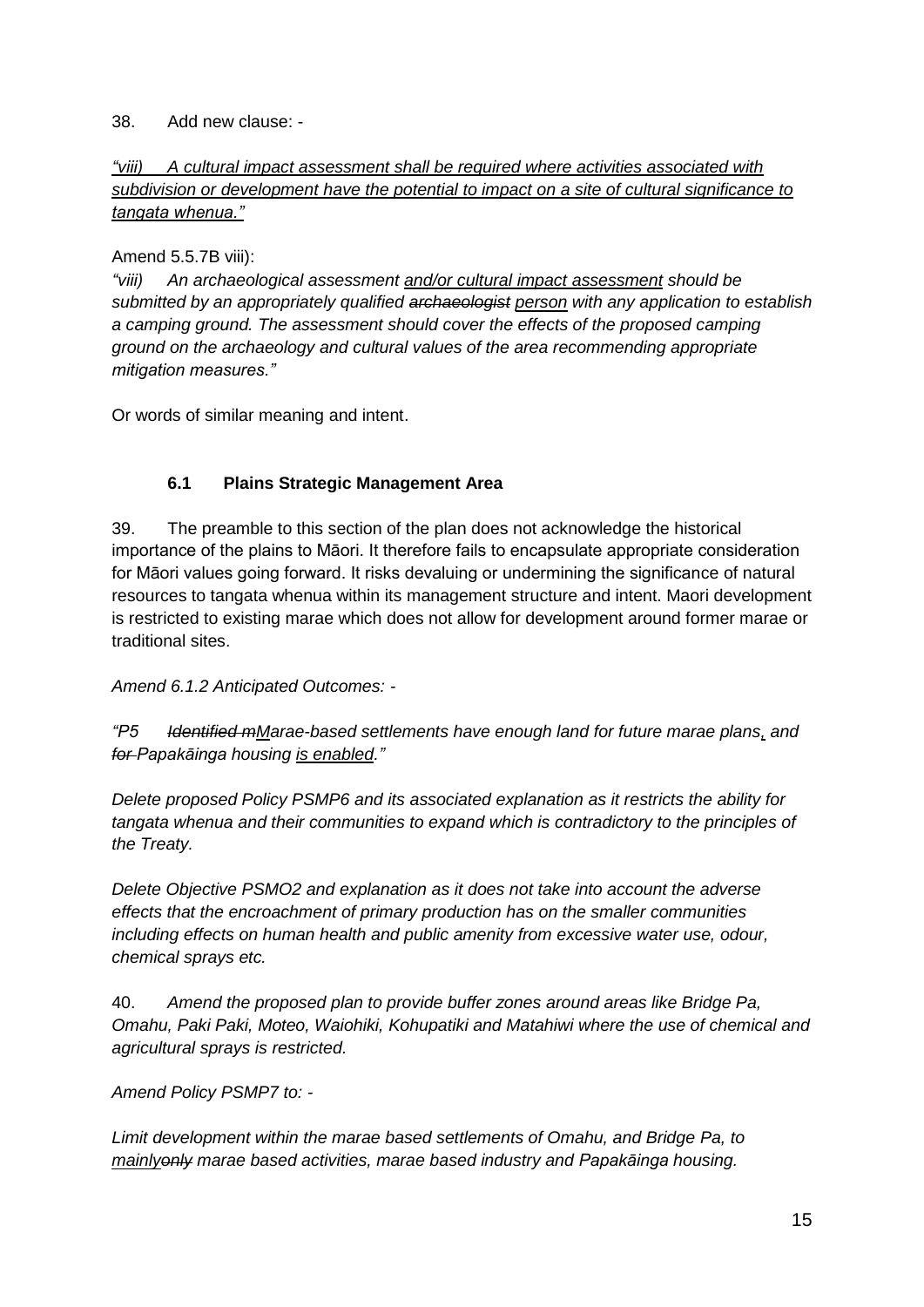41. Policy PSMP8 restricts servicing of Omahu and Bridge Pa marae and their communities to expensive infrastructure services, which is not strictly effects based. Although this can be preferable in some instances, there are emerging technologies for wastewater and stormwater treatment that does not require connecting to centralised city systems, provided land is available in the community.

*Delete Policy PSMP8 and explanation paragraph.*

## **6.2 Plains Production Zone**

42. The introductory text promotes the versatile soils of the plains but does not acknowledge the linkage of production with the abundant and good quality water resource underlying the plains, or the water available from our surface water resources.

Amend the  $3<sup>rd</sup>$  and  $4<sup>th</sup>$  sentences of the 1<sup>st</sup> paragraph to: -

*"The key to its productivity isare the versatile soil resource and the water from the Heretaunga Plains which provides flexibility into the future for changing productive land uses. Retaining this land for production purposes and sustainable use of its water resources is a principle that forms one of the Council's cornerstones for sustainability of the District's natural and physical resources."*

43. Amend the  $3<sup>rd</sup>$  paragraph to: -

*"ManaTangata whenua have a unique relationship with the land and water resources of the 'Plains'. As kaitiaki of these resources, manatangata whenua have a responsibility to ensure that the versatile soils and the water resources of the Plains are available to future generations."*

44. Amend clauses in the Anticipated Outcomes section: -

*"OUTCOME PP1 The sustainable management of the versatile land and water resources of the Heretaunga Plains with benefits of improved production.*

OUTCOME PP2 Recognition and acceptance of the level of effects associated with the sustainable management of agricultural and horticultural activities on the Heretaunga Plains."

45. Amend Policy PPP7: -

"POLICY PPP7 *Provide for industrial and commercial activities in the Plains Production Zone with limits on scale and intensity to protect soil values, water values and rural character."*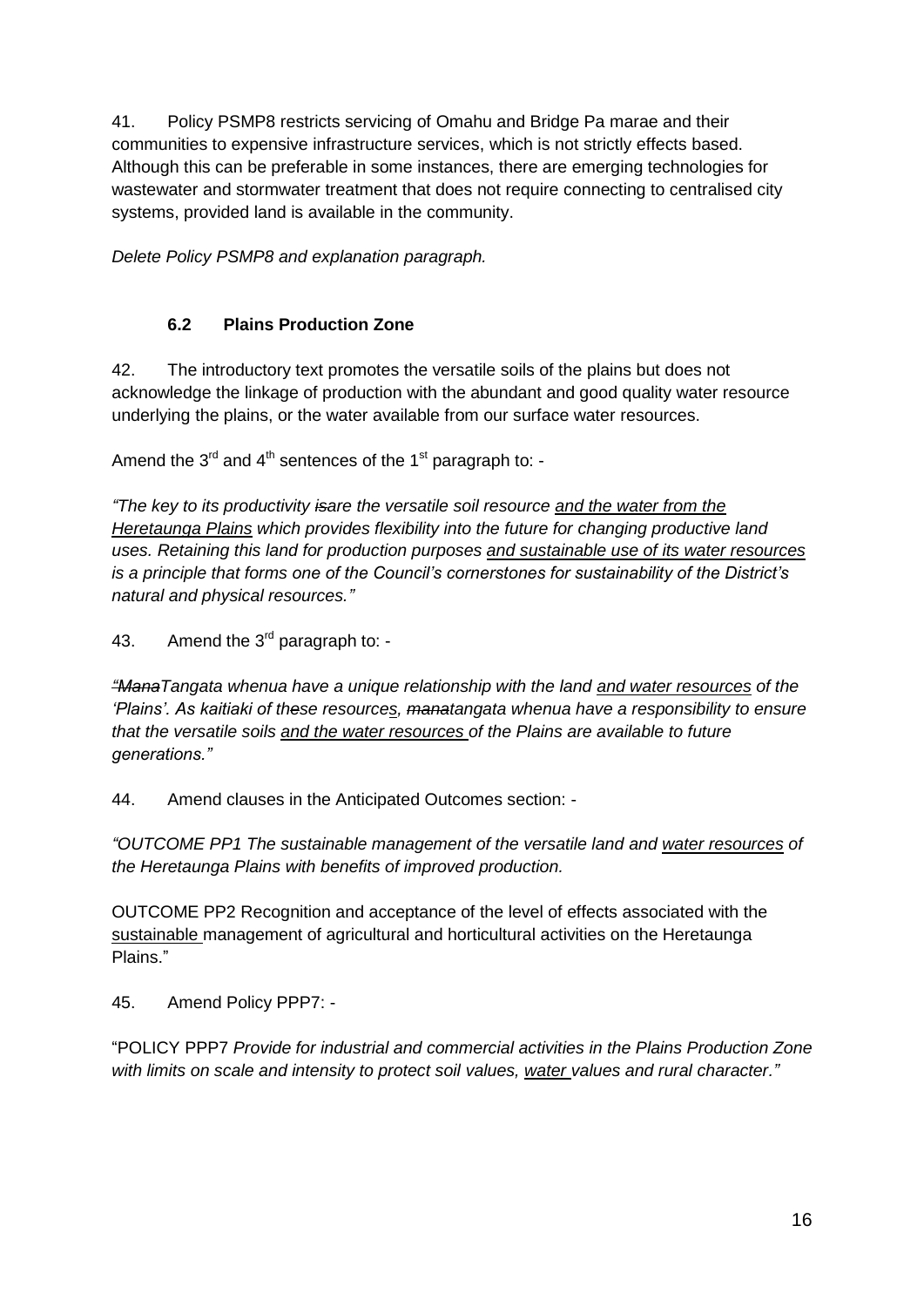### **12.1 Coastal Settlements Strategic Management Area**

46. Recent inundation and erosion in the coastal margin has highlighted the fragile nature of coastal development in terms of storm events and climate change. The proposed plan also needs to be cognisant of the HBCEP and its relevance to coastal development in terms of Coastal Hazard Zones (CHZ's) and managing risk.

Amend Objective CSZO3: -

*"OBJECTIVE CSZO3 To avoid the construction or extension, alteration and construction of buildings in CHZ 1\*, and on those parts of the coastal margin which are most at risk from erosion and inundation."*

Add footnote: - *"[NB \* means Coastal Hazard Zone 1 as identified in the HBCEP]"*

Or words of like meaning and effect.

## **12.3 Waimarama Settlement Zone**

47. Water resources at Waimarama are coming under increased pressure due to expansion of residential housing and lack of consideration for the requirement for potable water. This is having adverse effects on surface water resources. Use of surface water for residential use is compromising water flow and water quality in the Waingongoro Stream which is a taonga to the Māori people of Waimarama.

Add new WSZ10 to the Anticipated Outcomes: -

*"WSZ10 The significance of the Waingongoro Stream to tangata whenua of Waimarama will be recognised and provided for."*

48. Amend proposed Objective SZO1: -

*"OBJECTIVE SZO1 To ensure adequate levels of infrastructure and potable water are provided for as a pre-requisite prior to residential development occurring."*

As a consequence add new policy as Policy WSZP1A: -

*"POLICY WSZP1A Require the investigation of and provision for adequate levels and quantities of potable water supply prior to new residential development, or supplementary accommodation additions to existing residential housing."*

Or words of similar meaning and intent.

Add to the second paragraph of the Explanation section: -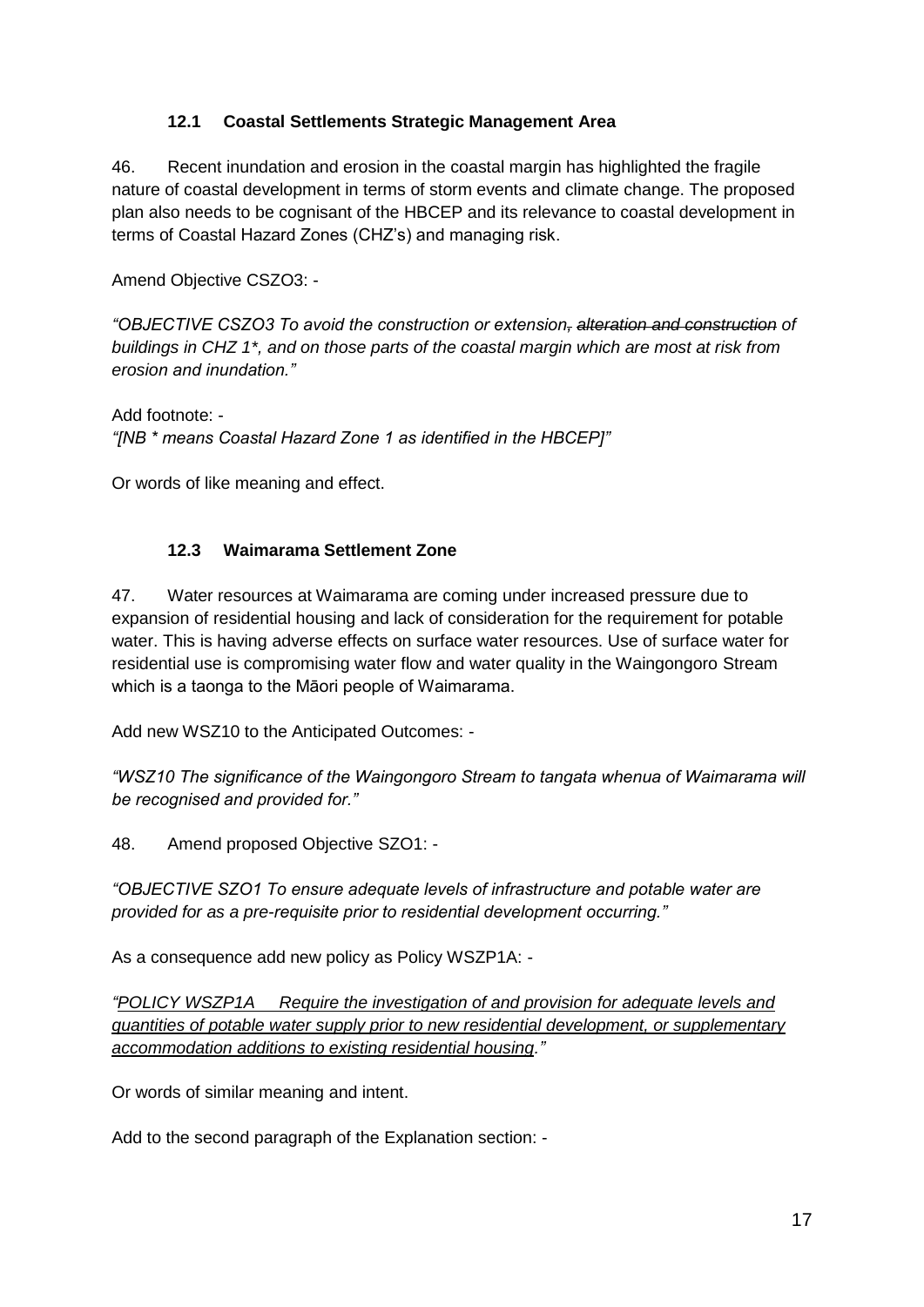*"Water supply is already fully committed at Waimarama and further growth will be contingent on future planning and provision for potable water supply and infrastructure."*

49. Policy WSZP5 does not recognise the historical, tikanga Māori or cultural values that are the basis for the Waimarama community being established at its current location. As these are the foundation for the existence of Waimarama, they should be acknowledged in the district plan.

Amend Policy WSZP5 as follows: -

"POLICY WSZP5 *Identify and provide for those characteristics which are important in maintaining and enhancing the special character and amenity of the Waimarama settlement, including historical and cultural characteristics, and protect those characteristics through zoning provisions."*

## **14.1 Industrial**

50. The range of Anticipated Outcomes in Outcome IZ7 of this section allows for the intensification and expansion of activities that make economic contributions to the district or region, however the effects of such expansion or intensification on the unconfined aquifer, or on adjacent zones are not considered appropriately.

Amend Outcomes section by adding: -

*"IZ8 Adverse effects on the unconfined Heretaunga Aquifer from operations and activities within Industrial zones are avoided."*

*And make any consequential amendments to the Industrial section of the proposed plan including amendments where strategies are referenced which promote activities over the unconfined aquifer*

51. The current wording for proposed Objective IZO4 may not promote sustainable management as defined by the Resource Management Act. Efficient and effective use is not always sustainable use. Amend Objective IZO4: -

*"OBJECTIVE IZO4 To enable the efficient and effective use, and the sustainable management of the District's resources by when providing for the development of new industries in accordance with the Hastings Industrial Strategy."*

### **15.1 Natural Hazards**

52. The Anticipated Outcomes section does not address natural hazards caused by climate change or coastal inundation and erosion. Cyclonic weather patterns and storm events are natural hazards and when combined with the coastal hazard zones as specified in the HBCEP, the risks to human health and safety are increased.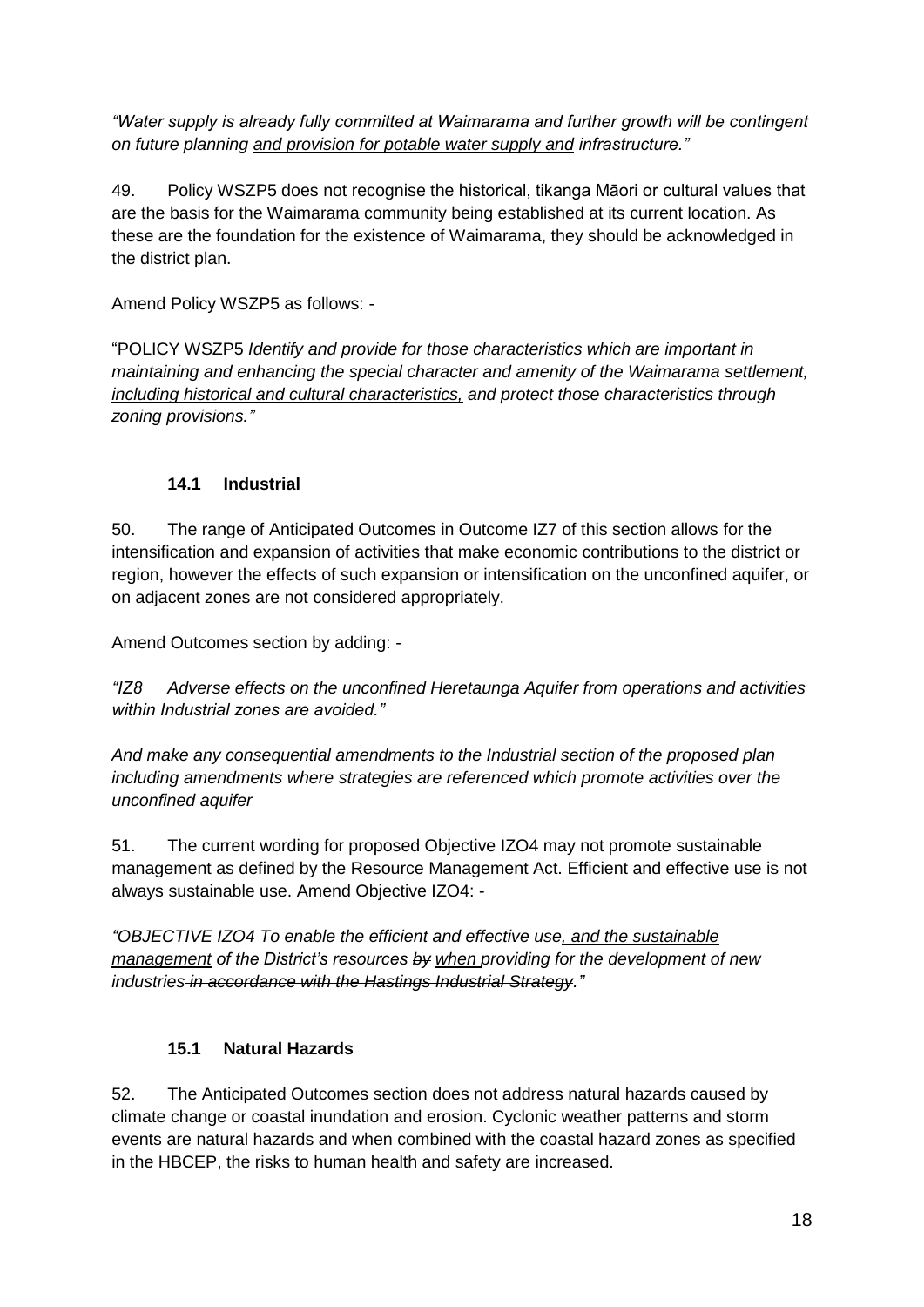Amend Outcome N1: -

*"N1 New Residential Zones and houses are located outside of avoidable hazard risk areas. Where building development is already within a hazard area, the reasonable risk of the hazard is reduced and/or mitigated by minimum floor levels, buffers, setbacks or other building standards."*

Add new Outcome as N1A: -

*"N1A New residential housing or commercial activities within CHZ1 are avoided except where hard engineering mitigates the risk from coastal inundation and flooding."*

# **16.1 Waahi Tapu District Wide Activity**

53. The start of the introduction section paraphrases the specific provision in the RMA relating to the requirement to recognise and provide for "as a matter of national importance the relationship of Maori and their culture and traditions with their ancestral lands, water, sites, Waahi Tapu, and other taonga" however the rest of the section, although identifying watercourses, awa, roto and other taonga, does include provisions to protect or preserve them from inappropriate subdivision, use or development. The section heading does not encompass the many sites in the district that are of cultural significance to Tangata Whenua, yet may not be encompassed within the waahi tapu definition. These include our main estuarine areas, prominent peaks and landscapes, riverbeds, and nohoanga adjacent to our rivers and streams.

Amend the heading to this section to:

### "16.1 Waahi Tapu and Waahi Taonga District Wide Activity."

54. Amend the introduction and bullet points: -

Waahi Tapu and Waahi Taonga sites include:

- old pa sites, excavations and middens (pa tawhito)
- old burial grounds and caves (ana tupapaku)
- current cemeteries (urupa)
- historic battlefields (wahi pakanga)
- sacred rocks, trees or springs (nga toka, rakau tapu)
- watercourses, swamps, lakes and their edges (waipuna, awa, roto) including riverbeds and estuaries
- traditional camping sites for education and harvest (nohoanga)
- prominent and iconic landscape features (maunga, puke)

55. Add - Waahi Tapu *"and Waahi Taonga"* to the third paragraph in the introduction section.

56. The Anticipated Outcomes do not go far enough in providing for the relationships of Māori with these taonga.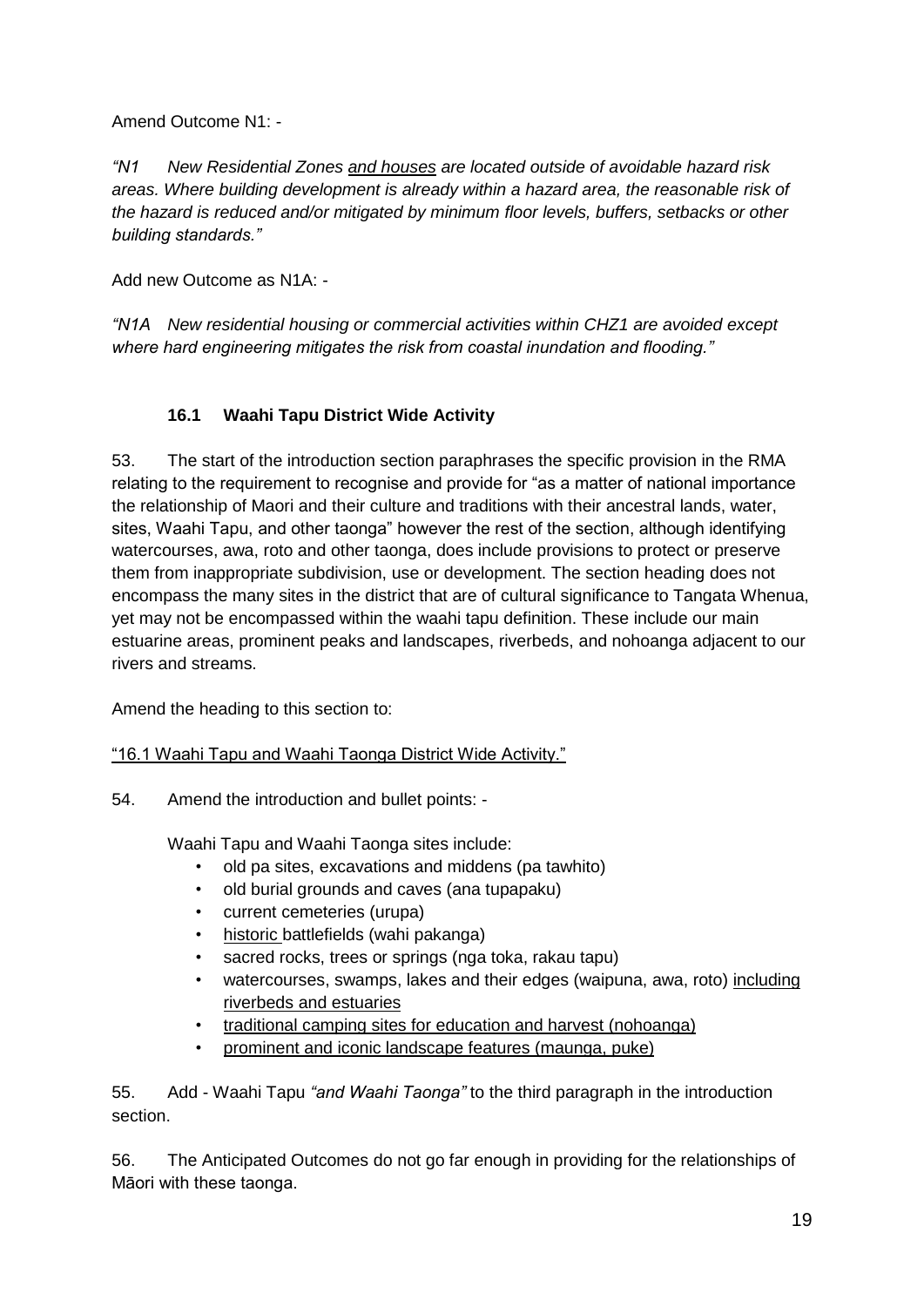Amend Outcome WT1: -

"OUTCOME WT1 Recognition of and provision for Tangata Whenua cultural relationships associated with the cultural significance importance of Waahi Tapu and Waahi Taonga sites to Tangata Whenua."

Make any consequential amendments to other parts of the proposed plan to specifically include Waahi Tapu *"and Waahi Taonga"* where relevant.

57. Amend Objectives WTO1. WTO2 and WTO3 to include: "…and Waahi Taonga..." and include *"areas"* as well as "sites."

Include assessment of Waahi Taonga in the assessment criteria section for Discretionary activities and include a definition for Waahi Taonga in the Glossary of Terms at 16.1.8. In this manner, sites and areas of cultural significance to Tangata Whenua that are not Waahi Tapu, yet are still of cultural significance to Tangata Whenua will attain an appropriate level of protection.

Add maps and criteria to Appendix 50 defining the location and spatial extent for estuarine areas for major rivers and streams and their margins as Waahi Taonga, including the Tukituki Estuary, the Tutaekuri-Ngaruroro-Clive Estuary, the Maraetotara Estuary, the Waingongoro Estuary (original location), the Pakuratahi Estuary and the Mohaka Estuary.

Also identify the headwaters and riverbeds of the Ngaruroro, Tutaekuri and Mohaka rivers and lakebeds in the Hastings District as waahi taonga.

# **17.1 Natural Features and Landscapes**

58. Outstanding Natural Features and Landscapes are significant for a range of reasons including for their cultural, amenity, visual and iconic values. Some activities break up the natural form of the skyline and detract from the outstanding characteristics and should be prohibited from outstanding landscapes and some areas currently defined as recommended areas for protection (RAPS) in the operative district plan. Wind-farms and their associated infrastructure have become contentious issues in neighbouring regions, resulting in time consuming and costly hearings and litigation. It would be helpful if the proposed plan provided further direction on where wind farms and similar infrastructure should not be built.

Identify in the proposed plan and maps, areas in the Hastings District that are not suitable for the establishment of wind-farms or the placement of pylons, including Te Mata Peak, Rongokako (Sleeping Giant) land form, iconic landscapes and natural features of cultural significance to tangata whenua.

59. Although the RMA and the NZCPS include reference to outstanding natural features, the word "outstanding" is omitted from the Anticipated Environmental Outcomes section at 17.1.2. This implies that "*outstandingness*" as an attribute, will not be reasonably protected through the rules or the assessment criteria.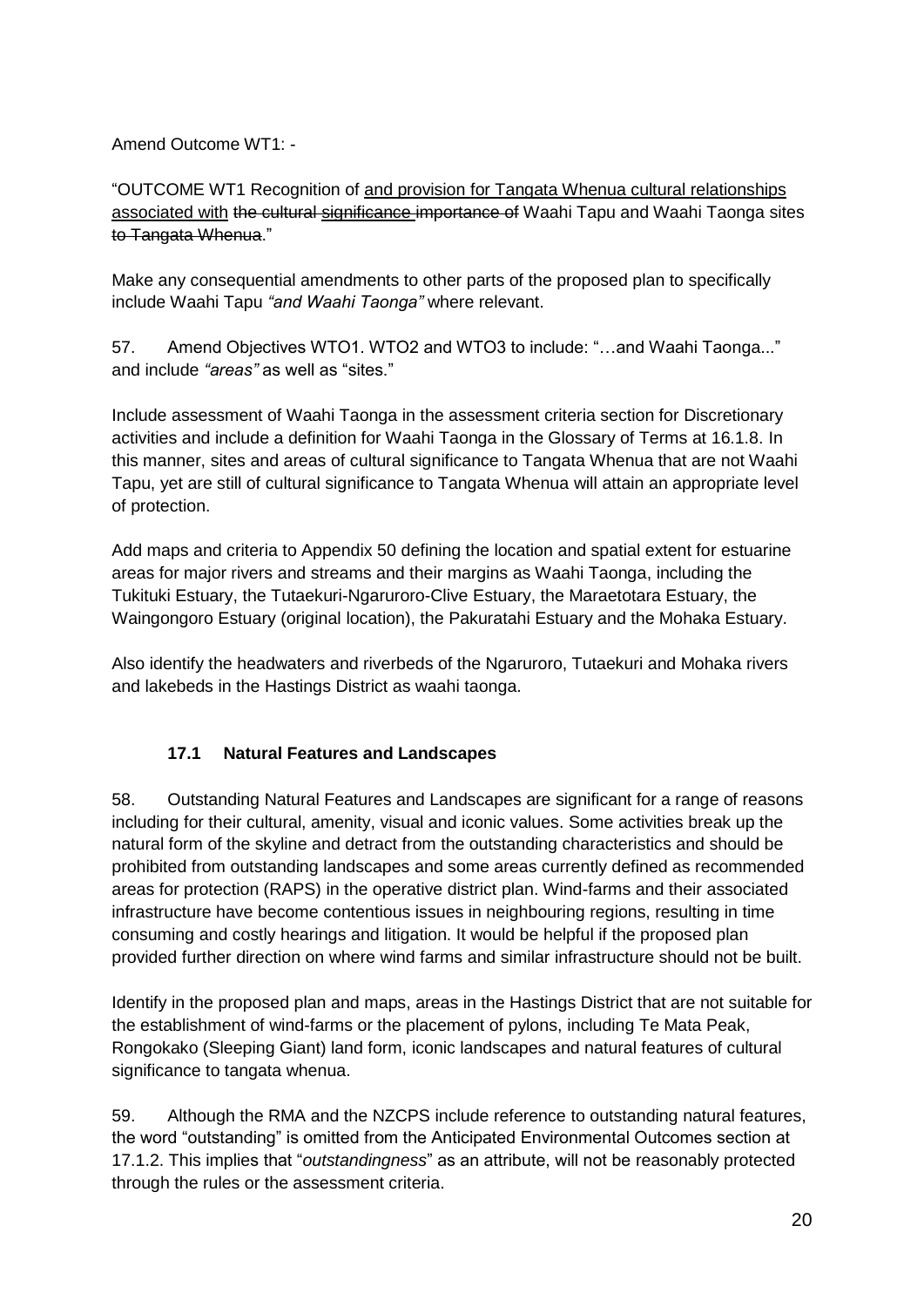Amend Anticipated Environmental Outcomes: -

*"LS1 The values of outstanding natural landscapes and important landscapes are not compromised by inappropriate buildingdevelopment, earthworks and or plantations.* 

*LS4 Buildings do not visually intrude on the natural form of rural or coastal ridgelines and spurs.*

*LS5 Large scale earthworks do not visually intrude on the natural form of rural or coastal ridgelines, spurs, and hill faces."*

60. Delete the Mana Whenua Values provision from Policy LSP1 and add a new Policy LSP1A: -

*"Policy LSP1A Tangata whenua values - Natural features and landscapes that are iconic, widely known, and of cultural significance to tangata whenua are protected from inappropriate development."*

Add a footnote: -

*Where natural landscape features are acknowledged by the Crown through Treaty settlements processes as being of particular significance to tangata whenua these will be added to the district plan, where necessary, through minor amendment and without the need to go through a full First Schedule process."*

# **21.1 Papakāinga District Wide Activity**

61. The Papakāinga section is important to tangata whenua in the Hastings District as it provides the opportunity to establish Papakāinga housing, but their needs to be more coherency between the different provisions in this section and other provisions in the proposed plan that mention Papakāinga, as some appear to restrict Papakāinga to Māori Land under Te Ture Whenua Māori Act, 1993, creating potential problems for Māori who wish to establish Papakāinga on General Land including General Land owned by a Māori Incorporation or Trust. The term "Māori Land" has specific connotations and limits in law.

Amend the sentence in the 2nd paragraph of the Introduction to: -

*"Papakāinga is the development of housing generally for Māori people on Māori-owned Land."*

Amend the first sentence in the 3rd paragraph of the Introduction to: -

*"This Section of the District Plan specifically provides for Papakāinga (Māori Housing) as a District Wide Activity on Māori-owned Land."*

Add sentence to the end of the  $3<sup>rd</sup>$  paragraph: -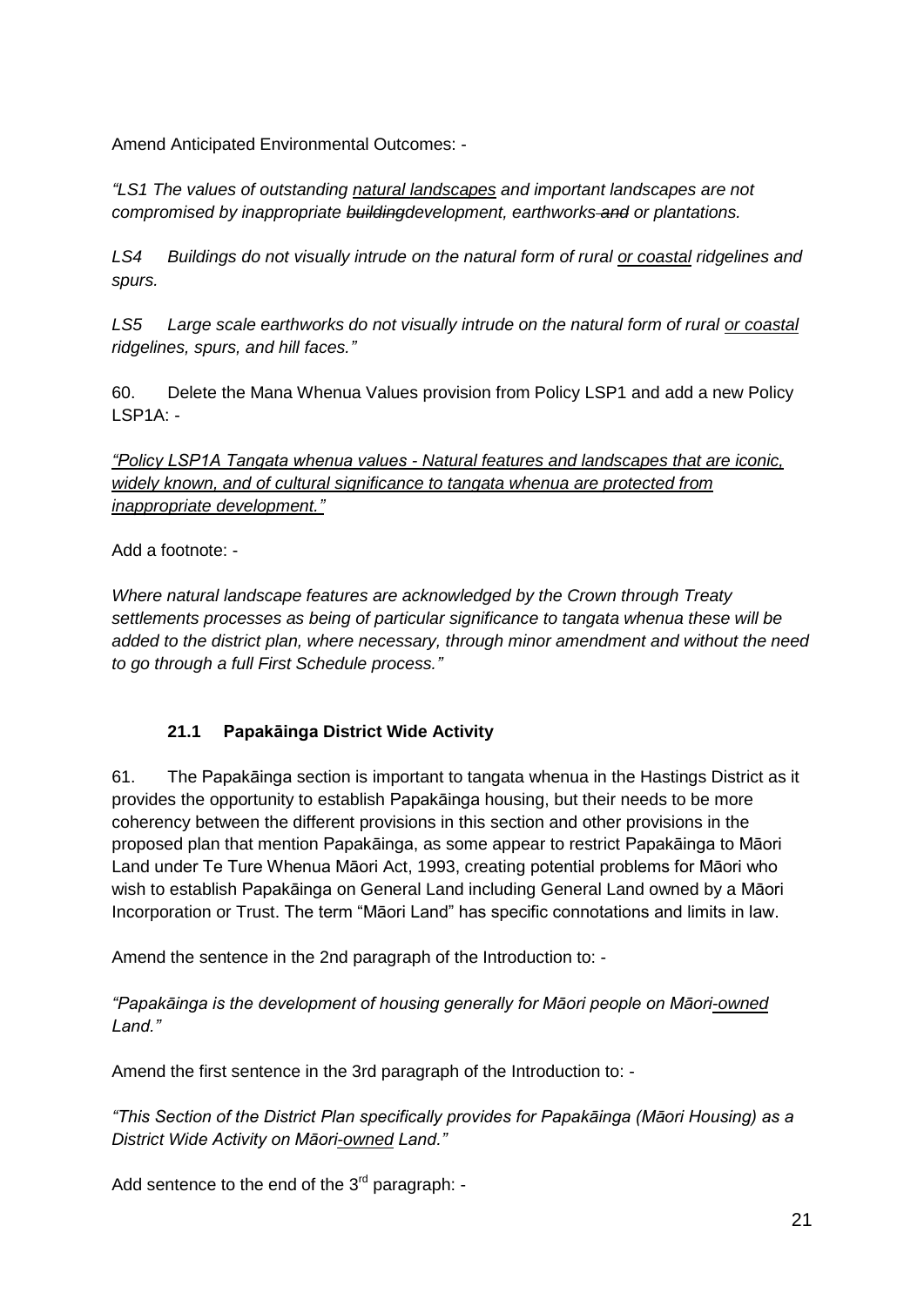*"Therefore this section provides for the establishment of Papakāinga on General Land, should it be the owners' desire to do so."*

And make any consequential amendments to the proposed plan to be consistent with the above.

62. Amend Policy PKP1 as follows: -

"POLICY PKP1 *Encourage Hapū, Whānau and Marae to establish Development Plans as a guide to development on Māoritheir Land in accordance with the provisions of the Resource Management Act 1991 and the District Plan."*

Consequently amend the definition of Papakāinga: -

*"Papakāinga: means residential housing and associated infrastructure on land identified under Section 21.1 'Papakāinga District Wide Activity', or when used in any other context of the Plan means housing and infrastructure established on Māori-owned land for predominantly Maori people."*

63. Amend the Rules table to better enable the establishment of Papakāinga on General Land: -

|             | <b>TABLE 21.1.5 STATUS OF ACTIVITIES PAPAKAINGA</b> |               |
|-------------|-----------------------------------------------------|---------------|
| <b>RULE</b> | <b>ACTIVITY</b>                                     | <b>STATUS</b> |
| Rule PK5    | Papakāinga on Land held under General Title         | <b>D</b> RD   |
|             |                                                     |               |
|             |                                                     |               |

64. The provisions in Section 21.1.7D place an unwarranted impediment in the way of Māori who may wish to develop their General Land for Papakāinga purposes. Given the sale or confiscation of vast tracts of ancestral land in the 19<sup>th</sup> and 20<sup>th</sup> centuries, the failure to provide adequate reserve land for Māori use and the loss of lands under the Public Works Act, Māori have already been severely disadvantaged in pursuit of their aspirations.

Delete Section 21.1.7D as it is an impediment to development of Māori-owned land: -

### *"21.1.7D PAPAKĀINGA ON SITES GIVEN A DECLARATION OF STATUS UNDER THE MĀORI AFFAIRS AMENDMENT ACT1967*

*Where an applicant wants to undertake Papakāinga Development under land which is in general title, the applicant shall provide details showing: (a) Evidence that the Title was given a Declaration of Status under the Māori Affairs Amendment Act 1967. (b) Evidence that the land has remained in ancestral ownership continuously from the date*

*the status declaration occurred.*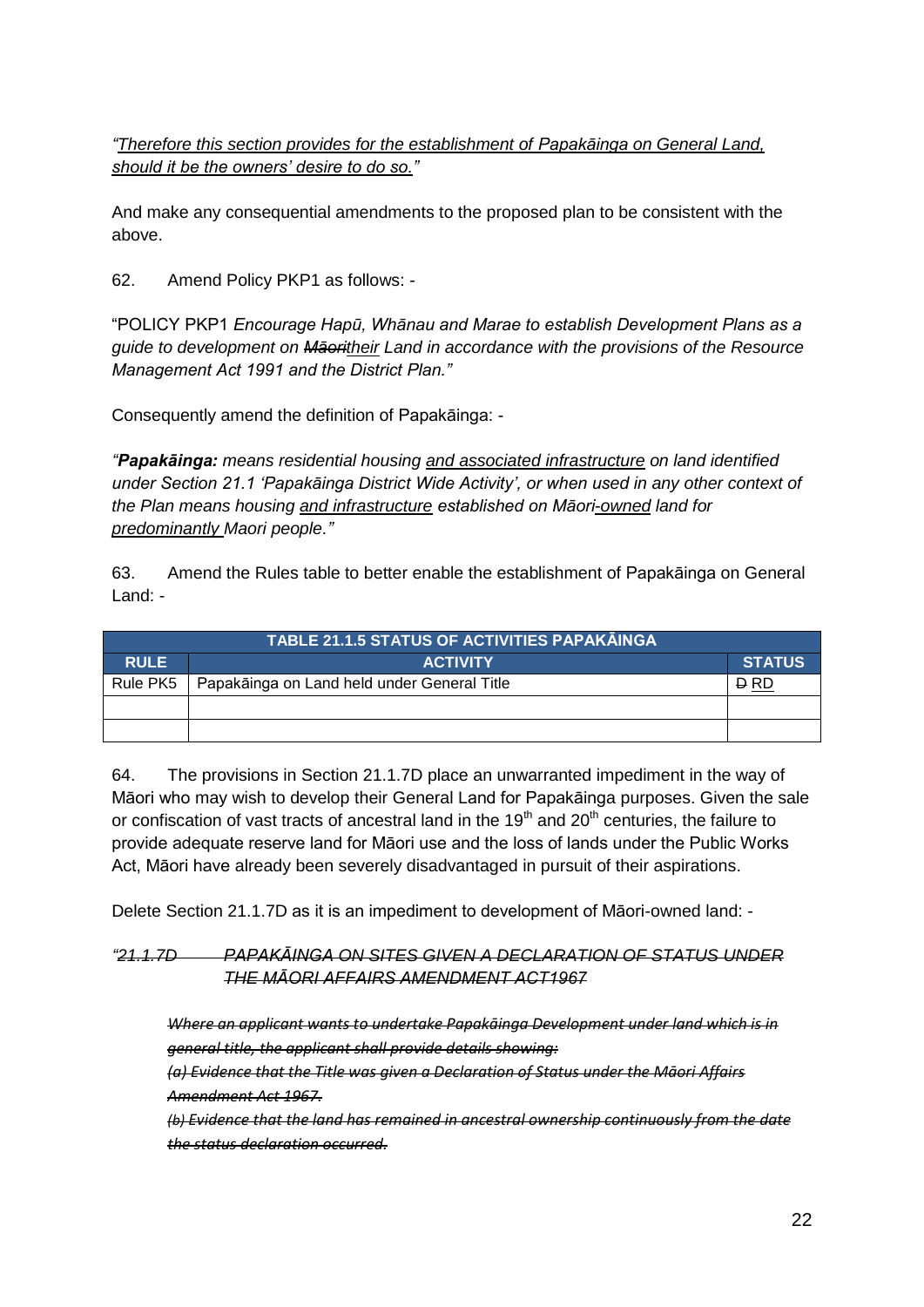#### *Outcome*

*Development can occur on land given a declaration of status provided there is evidence showing a historical relationship of Māori with the land."*

65. Delete 21.1.8B for similar reasons as above: -

"LONG TERM OWNERSHIP OF PAPAKĀINGA ON LAND GIVEN A DECLARATION OF STATUS UNDER THE MĀORI AFFAIRS AMENDMENT ACT 1967 AND PAPAKĀINGA ON GENERAL TITLE

Applicants must provide documentation showing the availability of appropriate mechanisms, including covenants, to secure long term Māori administration, ownership and maintenance of the land title."

66. Delete Section 21.1.8C

### "PAPAKĀINGA ON GENERAL TITLE

Where an applicant wants to undertake Papakāinga Development under land which is in general title, the applicant shall provide details showing:

(a) Explanation as to the historical reasons that the land was given general title. (b) Evidence as to the historical reasons as to why the land should be considered for Papakāinga Development.

(c) Explanation as to why the land cannot be converted to Maori Title under the Te Ture Whenua Māori Act 1993."

### **22.1 Network Utilities District Wide Activity**

67. The Anticipated Outcomes section highlights the need to prevent adverse effects of adjacent activities on network utilities and their infrastructure, but does not cater for the adverse effects from the maintenance, upgrading or intensification of networks on neighbouring land uses.

Add NU6 to Anticipated Outcomes: -

## *"NU6 Protection of landowners and their interests from the adverse effects arising from the upgrading and maintenance of Network Utilities."*

68. The explanation for Policy NUP1 mentions RMA section 10 and existing use rights, but these must still be managed pursuant to the over-riding purpose of "sustainable management of natural and physical resources". Where maintenance or upgrading has the potential to adversely impact on neighbouring properties and their operations, such effects need to be avoided, remedied or mitigated. In its proposed form, this section does not meet the purpose of the Act, and may be detrimental to existing farming or land management operations.

Amend the last sentence to the explanation for Policy NUP1: -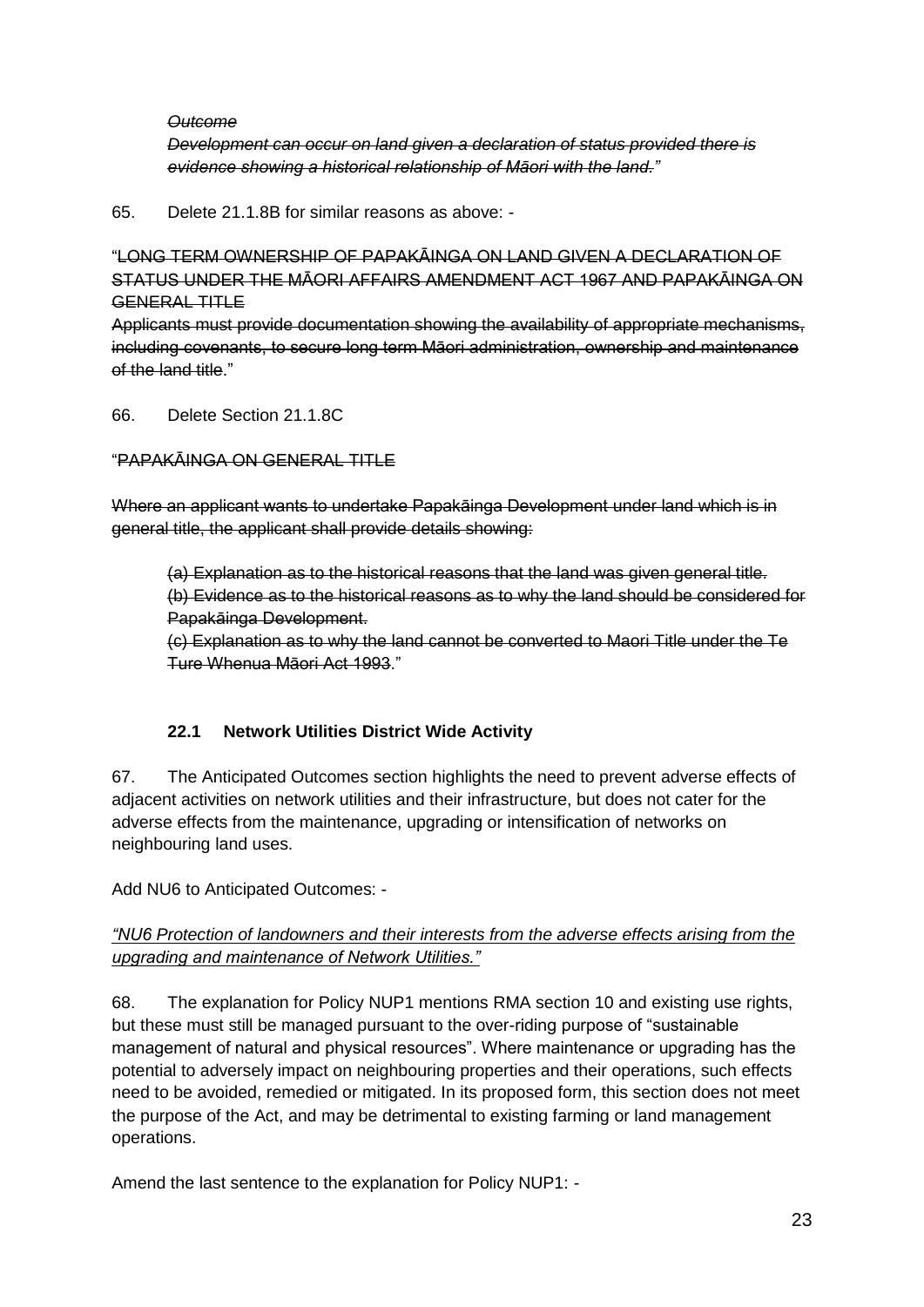*"The District Plan will allow for the continued operation, maintenance, replacement, refurbishment, and upgrading of Network Utilities in existence at the date of public notification of the District Plan, provided adverse effects on adjacent activities are avoided, remedied or mitigated.*"

69. Proposed Policy NUP5 places Outstanding Natural Features at risk from development, which will undermine their significant values and their protection. Many of these landforms have significant cultural values to tangata whenua.

Delete Policy NUP5 and associated explanation: -

"*New transmission infrastructure shall only traverse outstanding and significant landscapes, or areas of significant historical, cultural and recreational value where the infrastructure is subject to a significant functional constraint, or where there is no feasible practicable alternative route and/or when significant adverse effects are outweighed by the overall benefits of the proposal."*

And make any consequential amendments to other parts of the proposed plan.

70. The Rules section for Network Utilities is too lenient in regard to upgrading and intensification of existing activities as some of these activities have the potential to disrupt activities on adjacent land.

Amend part of the Rules section as below: -

| <b>TABLE 22.1.5 RULES - NETWORK UTILITIES</b> |                                                                                                                                                                                                                                                                                                                                                                                                                                                                                                                                                                                             |               |                                                            |
|-----------------------------------------------|---------------------------------------------------------------------------------------------------------------------------------------------------------------------------------------------------------------------------------------------------------------------------------------------------------------------------------------------------------------------------------------------------------------------------------------------------------------------------------------------------------------------------------------------------------------------------------------------|---------------|------------------------------------------------------------|
| <b>RULE</b>                                   | <b>ACTIVITY</b>                                                                                                                                                                                                                                                                                                                                                                                                                                                                                                                                                                             | <b>STATUS</b> | <b>NATIONAL</b><br><b>ENVIRONMENTAL</b><br><b>STANDARD</b> |
| $\overline{4}$                                | The operation, maintenance, replacement,<br>refurbishment or upgrading of existing roads, road<br>reserves and service lanes, including any associated<br>retaining walls, culverts, bridges and general works<br>both within and on land adjacent to road reserve.<br>(For the avoidance of doubt it is expected that public<br>roads will generally be designated. This provision is<br>therefore intended to cover instances where the<br>formed road falls outside of the designation or to<br>allow work outside of the legal road reserve with<br>regard to maintenance of the road.) | $P$ "RD"      |                                                            |

Amend  $1^{st}$  paragraph following the Table:  $\overline{\phantom{a}}$ 

*"Where an activity requires resource consent because it is within the National Grid Corridor or National Grid Yard then the application need not be publicly notified and need not be served on any affected party where the resultant adverse effects are less than minor. apart from Transpower New Zealand Limited who will be considered an affected party.*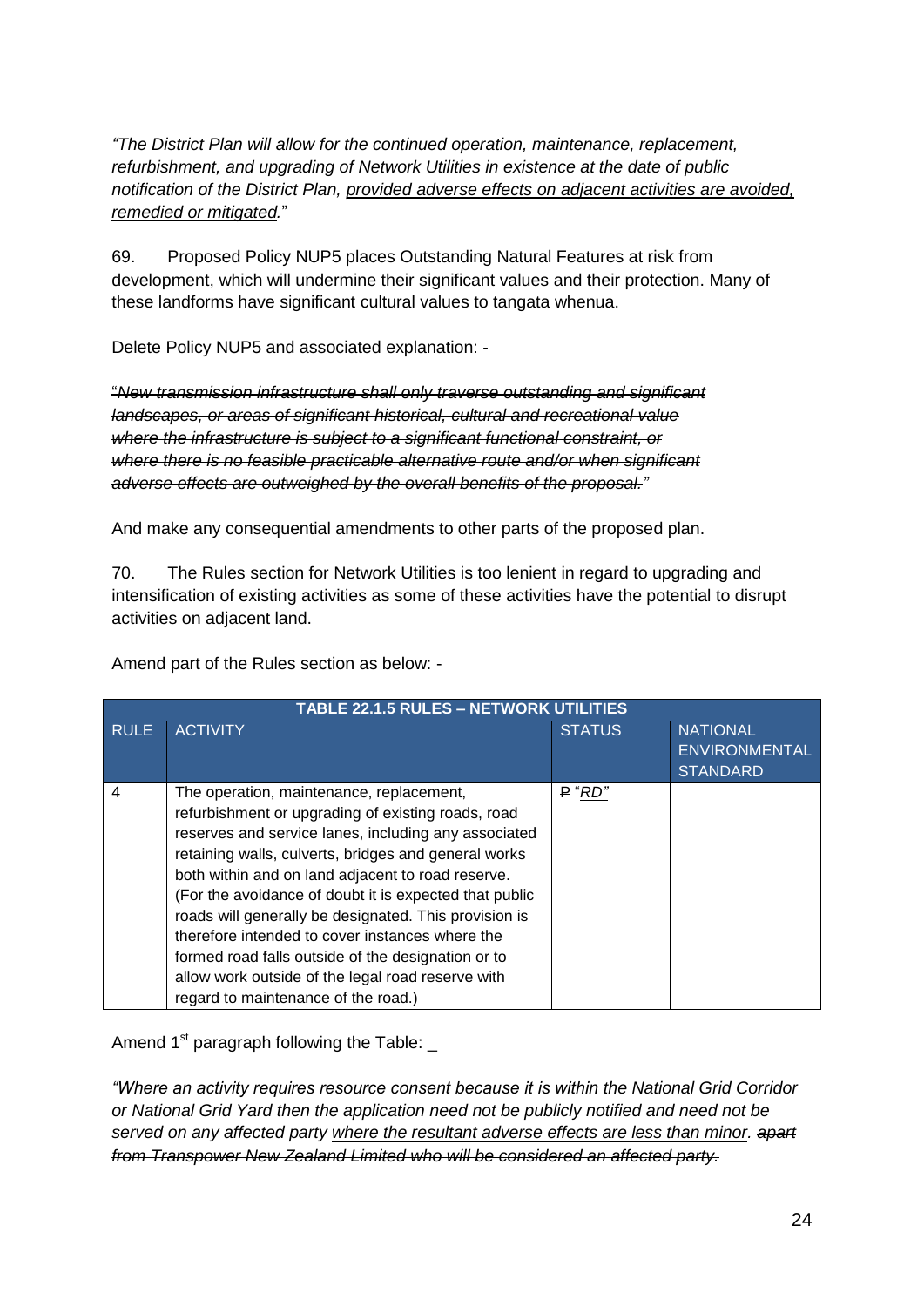And make consequential amendments to the assessment criteria of this section.

71. Add new Item 10 to the assessment criteria for Restricted Discretionary activities: -

"*10. Effects on the tikanga Maori values and characteristics related to land and landscape features in the area*."

## **23.1 Renewable Energy**

72. Renewable energy is generally supported provided it does not detract from other values of significance to tangata whenua, including the protection of iconic or outstanding landscape features or taonga.

Anticipated Outcome RE2 as proposed, risks allowing adverse effects on the district's outstanding natural features and landscapes.

Amend Outcomes RE2: -

*"A range of renewable electricity generation initiatives are supported by the District Plan's objectives, policies and provisions, in a manner that integrates with the protectsion of the District's outstanding landscapes, iconic features, taonga and their special characteristics."*

73. Objective REO2 seeks to enable renewable electricity generation which is akin to permitted activity status. The adverse effects of renewable energy generation are still required to meet the purpose of the Act.

Amend Objective REO2: -

"*To enable promote renewable electricity generation activities, given recognising the practical constraints they face, while managing avoiding or mitigating their significant adverse effects*."

74. In our view, Policy REP2 by providing for "new" electricity generation is promoting leniency in assessing future electricity generation activities.

Amend Policy REP2: -

"*Provide for the identification and investigation, and the sustainable management of the establishment, development, upgrading, operation and maintenance of new and established renewable electricity generation facilities."*

Include consideration for Waahi Taonga within this section.

75. The placement of renewable electricity generation activities within ONFL's is not compatible with the community's aspirations.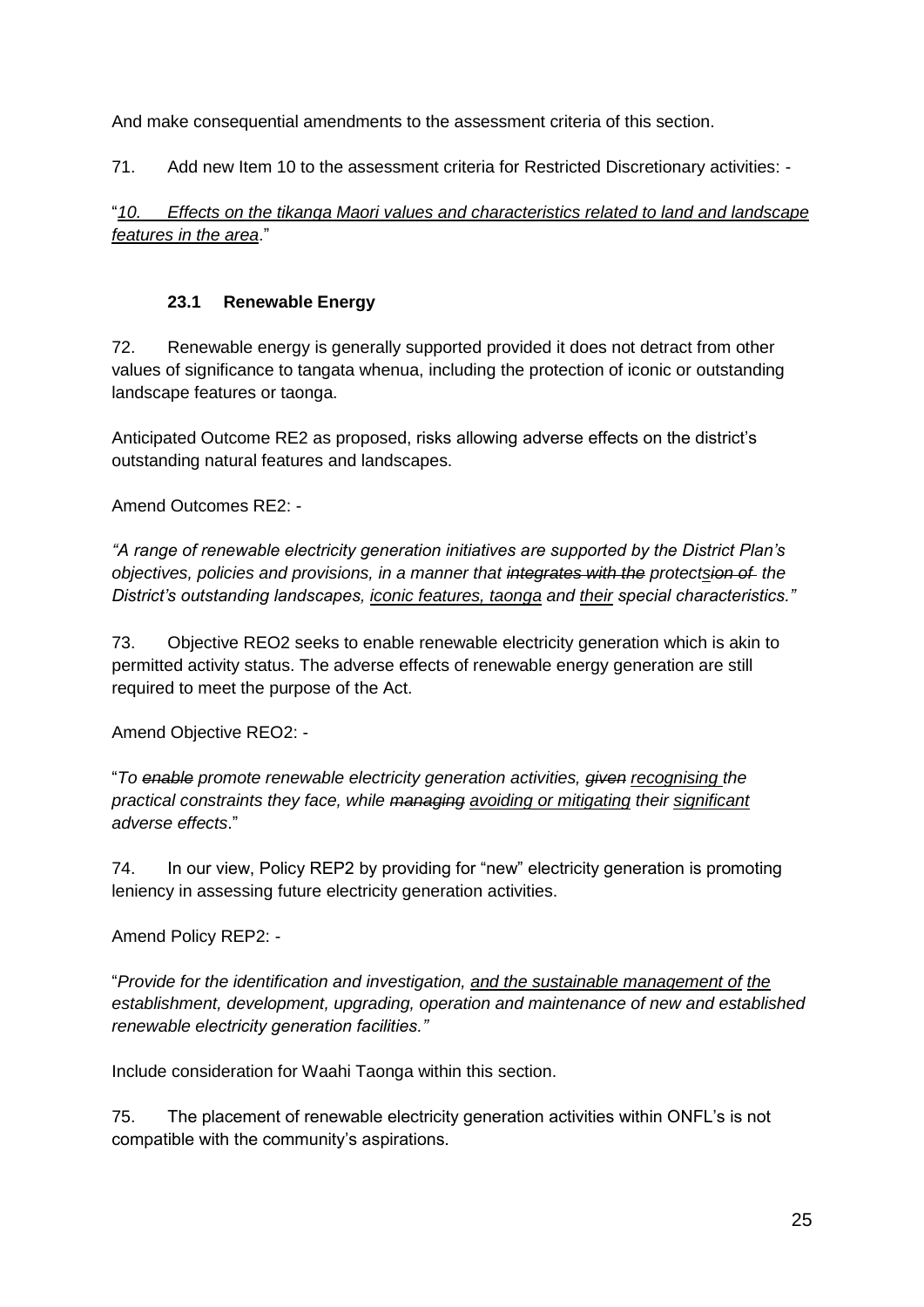Amend Table 23.1.5 to make Rule RE5 applicable to all ONFL's in the district.

| TABLE 23.1.5 RENEWABLE GENERATION ACTIVITIES |                                                                        |               |
|----------------------------------------------|------------------------------------------------------------------------|---------------|
|                                              | <b>RULE ACTIVITY</b>                                                   | <b>STATUS</b> |
| RE5                                          | Any renewable electricity generation activity within an ONFL4 or ONFL4 | <b>NC</b>     |

76. Amend 23.1.7 Assessment Criteria for Restricted Discretionary activities to include additional parameters in clause (c): -

*"If applicable, the extent to which the activity may adversely affect the District Plan identified Heritage item, Outstanding Natural Feature or Landscape, Significant Amenity Landscape, Recommended Area for Protection, Waahi Tapu or Waahi Taonga included in Appendices 43, 44, 56 and 50."*

77. Make a similar amendment to 23.1.7.2 Discretionary Activities, clause (e) (iii): -

*"the extent to which the proposal will adversely impact on cultural values, including on Waahi Tapu or Waahi Taonga identified in Appendix 50;"*

# **27.1 Earthworks, Mineral, Aggregate and Hydrocarbon Extraction**

78. The Anticipated Environmental Results do not address all of the potential issues that they should in relation to the range of activities in the Section heading.

At 27.1.2 proposed EM 9 does not mention the water quality within the Heretaunga Aquifer and only identifies the Unconfined portion of the aquifer system. Mineral exploration if it occurs would be at depths far below the Heretaunga aquifer system and threats to the integrity of the aquifer should be managed for mineral exploration and the other activities specified. Amend EM9: -

*"The water quality and life-supporting capacity of the Heretaunga Plains Unconfined Aquifer System isare safeguarded."*

79. Objective EMO3 as proposed attempts to manage future mineral extraction including on the Heretaunga Plains and within the spatial extent of the Heretaunga Aquifer system, thus endangering a resource that underpins the economic prosperity of the District. This is incompatible with other parts of the proposed plan that promote protection of the versatile soils of the Plains and their use. Future land use could be intensification of existing agricultural production, yet this section of the plan discourages this in favour of mineral extraction that may not happen. This is not sound planning practice.

80. There is general consensus that mineral exploration should be discouraged from occurring within proximity to the Heretaunga Aquifer System. Ngāti Kahungunu would support this approach, given the significance of this ground water resource to our hapū and whānau.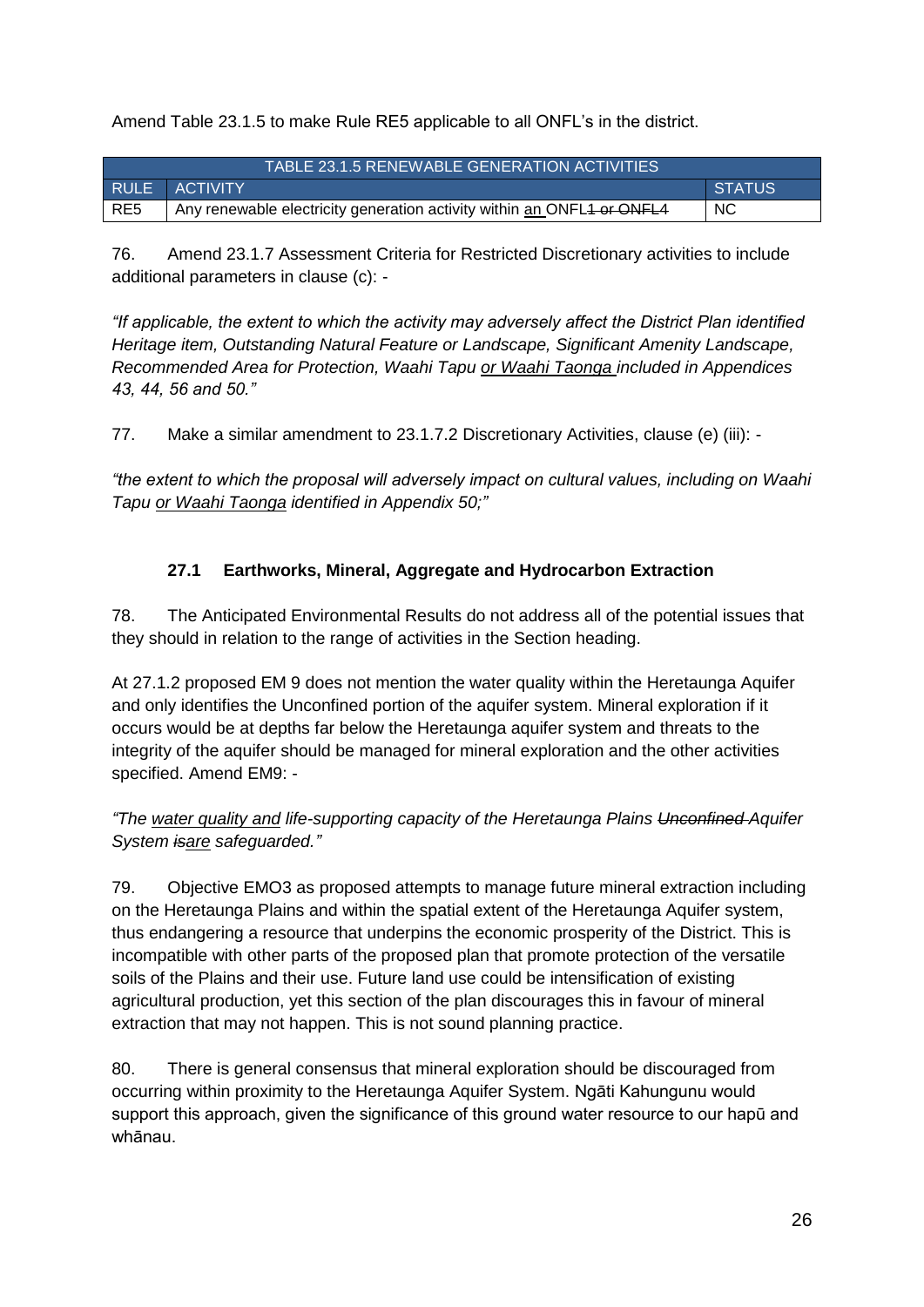Delete proposed Objective EMO3 and amend the proposed plan to exclude oil and gas exploration within the spatial extent of the Heretaunga Aquifer System.: -

#### 81. Insert new Objective EMO3A: -

#### *"Objective EMO3A*

*The water quality and life-supporting capacity of the Heretaunga Aquifer system is protected from adverse effects of oil and gas exploration activities."*

And make a consequential amendment whereby Oil and Gas exploration within proximity of the Heretaunga Aquifer System is a prohibited activity.

82. Amend Policy EMP7 to be compatible: -

POLICY EMP7 Relates to Objectives EMO2 and EMO3A

*"Control Prohibit mineral exploration and mining activities on land located over within the spatial extent of the Heretaunga Plains unconfined a Aquifer Ssystem, to ensure the protection of the potability of theis significant underlying water resource.*

And amend the related explanation accordingly: -

#### *"Explanation*

*Exploration and mining activities are recognised as having the potential to permanently threaten the quality of the Heretaunga Plains unconfined aquifer system.* The depth of any excavations in this area will need to be limited to ensure that the water table is protected. Applications for Resource Consents for exploration or mining activities will also be required to demonstrate that the land can be rehabilitated to ensure that it will support a range of productive land use activities"

83. Delete section 4 from Section 27.1.7G

#### "4. HERETAUNGA PLAINS UNCONFINED AQUIFER

The following criteria relates to land located over the Heretaunga Plains Unconfined Aquifer.

(a) The depth of any excavation in order to achieve a maximum height for the water table below the surface of the land of 5 metres. The maximum height of the water table will be identified as the highest recorded at the site, or at the closest point to the site.

(b) The ability of the site to be rehabilitated to enable the land to continue to support a range of productive land use activities after the exploration or mining activity has ceased."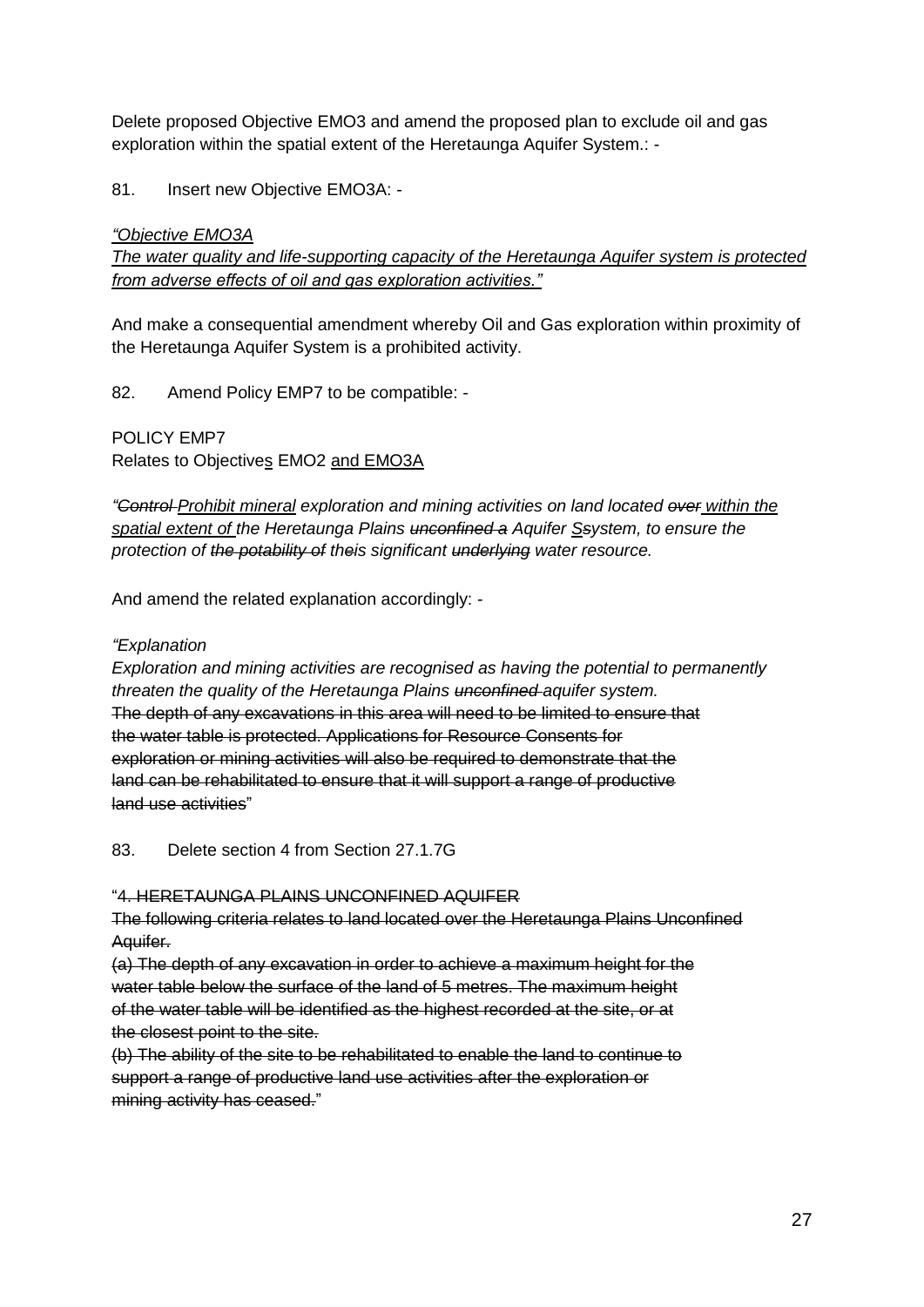### **29.1 Hazardous Substances and Genetically Modified Organisms District Wide Activity**

84. The introduction to this section highlights the risks from hazardous substances to the unconfined aquifer, but not the risks from GMO's that may find their way into the aquifer and be spread through hydrological processes. Under the "Hazardous Substances" sub-heading, the proposed plan focuses mainly on the storage of hazardous substances but not their use, despite the requirement in RMA s31: -

*"The control of any actual or potential effects of the use, development, or protection of land, including for the purpose of –*

*i) the prevention or mitigation of any adverse effects of the storage, use, disposal, or transportation of hazardous substances."*

85. In addition the proposed plan only recognises the unconfined aquifer as a sensitive environment when other areas in the Hastings District are acknowledged in the HB RRMP as being sensitive environments in terms of the disposal of stock effluent and combined agricultural inputs. A proposed district plan is required to have regard to regional plans, and it is a logical conclusion that if stock effluent is considered a risk to "sensitive environments" that hazardous substances and new organisms should also be managed carefully within these areas that lie within the Hastings District.

*Include the sensitive catchments within the Hastings District (as identified in the HB RRMP) within the scope of Section 29.1 of the PHDP and within its objectives, policies and rules related to the management of hazardous substances and new organisms.*

Make consequential amendments to the relevant Outcomes and AER provisions.

86. In 29.1.2 Anticipated Outcomes: -

Amend the following anticipated outcomes: -

*"OUTCOME HS2 Appropriate precautionary approach is taken in the management of hazardous substances and new organisms over within the boundary of the Heretaunga Plains Unconfined Aquifer System."*

*OUTCOME HS4 Activities utilise a precautionary approach to the use of hazardous substances where necessary for their operations, in appropriate locations.*

*OUTCOME HS5 Avoidance of unacceptable risk to the community and the environment from the 'release' or 'field trialling' of Genetically Modified Organisms."*

87. In section 29.1.3, make the following amendments: -

"POLICY HSP1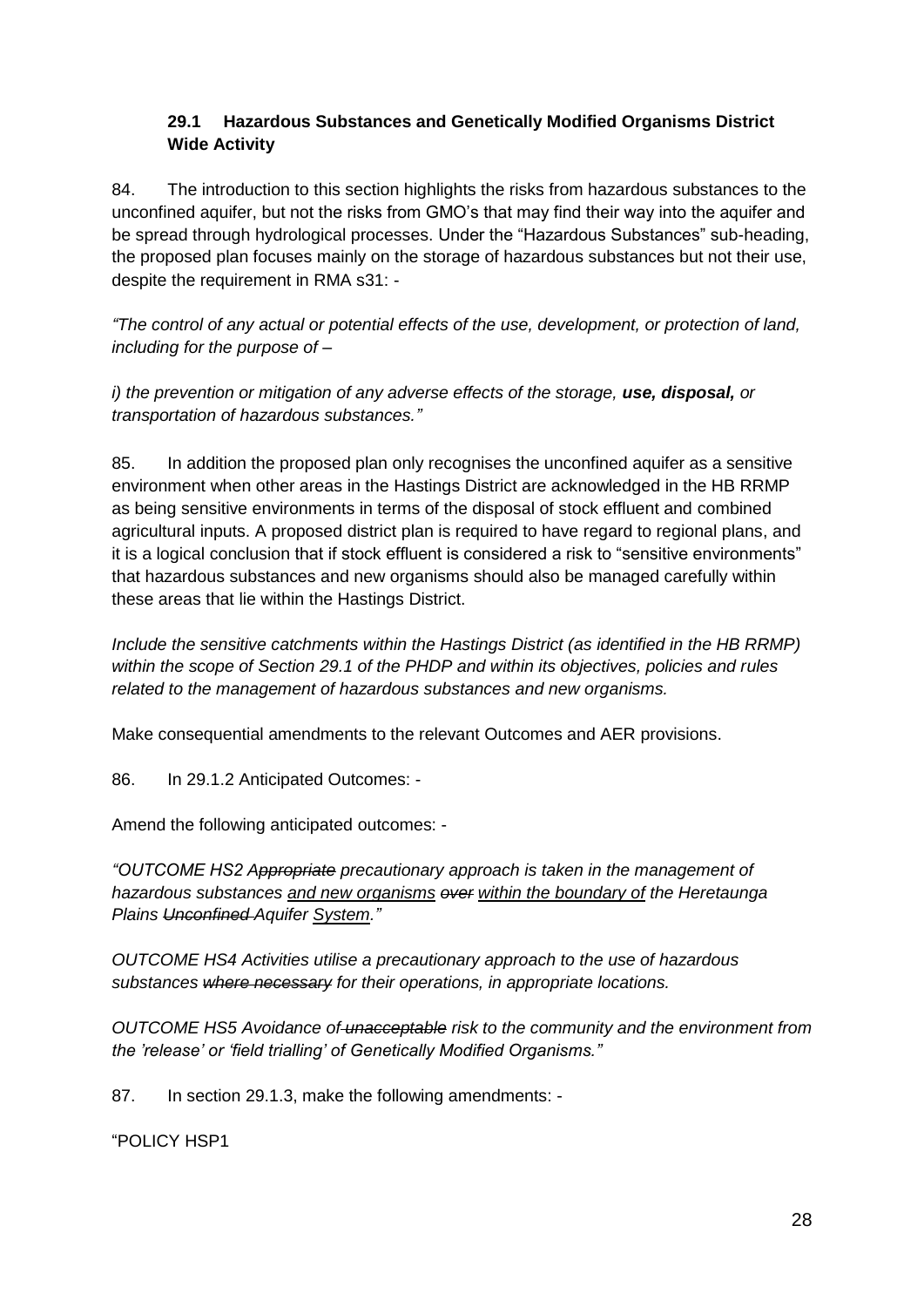*Ensure that where activities involving hazardous substances are located in proximity to the sensitive environments of in the Heretaungastings District Plains Unconfined Aquifer, they are designed and managed to reduce risks to the environment and community*."

88. Add new policy as: -

#### *"POLICY HSP2A*

*Where land use is intensified resulting in increased use of hazardous substances, additional adverse effects resulting from the intensification shall be remedied or mitigated\*."*

Add footnote\* *"This policy applies from 30 May 2014"*, or words of similar meaning and intent.

Amend the plan to make the field trials of GMO's a prohibited activity

Amend sentence in the Explanation section to read: -

*"The land use interfaces surrounding existing hazardous facilities, and the use of hazardous substances in the district, need to be managed to ensure that these activities* are *not compromised by more sensitive activities establishing in close proximity (reverse sensitivity). Likewise, increases in the use of hazardous substances on land in close proximity to existing residential housing and public areas, should not result in increased risk to the community."*

Delete the following objective and policy (and the explanation paragraph as they are superfluous.

#### OBJECTIVE HSO3

*Relates to Outcome HS3*

To avoid any unnecessary duplication of regulation between the Hazardous Substances and New Organisms Act 1996 and the District Plan.

POLICY HSP4

*Relates to Objective HSO3*

*To not regulate the use, storage or transportation of hazardous substances,in the District Plan where adequate levels of community and environmental protection is already provided by the Hazardous Substances and New Organisms Act 1996 or other legislation and regulation.*

89. The use of Hazardous Substances in the district poses a risk to the community and some existing controls are inadequate to protect health and well-being. As an example, the placing of signs on the side of the road stating "Spraying in Progress" or similar does not negate the risk to passing pedestrians and cyclists, or people in cars with their windows open. Agricultural spraying in the urban and peri-urban areas is often done in the morning in calm or mild conditions when children are on their way to school. Droplets from typhoon spraying systems can travel over distances greater than the width of a road. Many hazardous substances are yet to be re-assessed by the Environmental Protection Authority due to growing awareness and concern around the risks posed to people and the environment from their use. The HSNO controls are a minimum regulation and where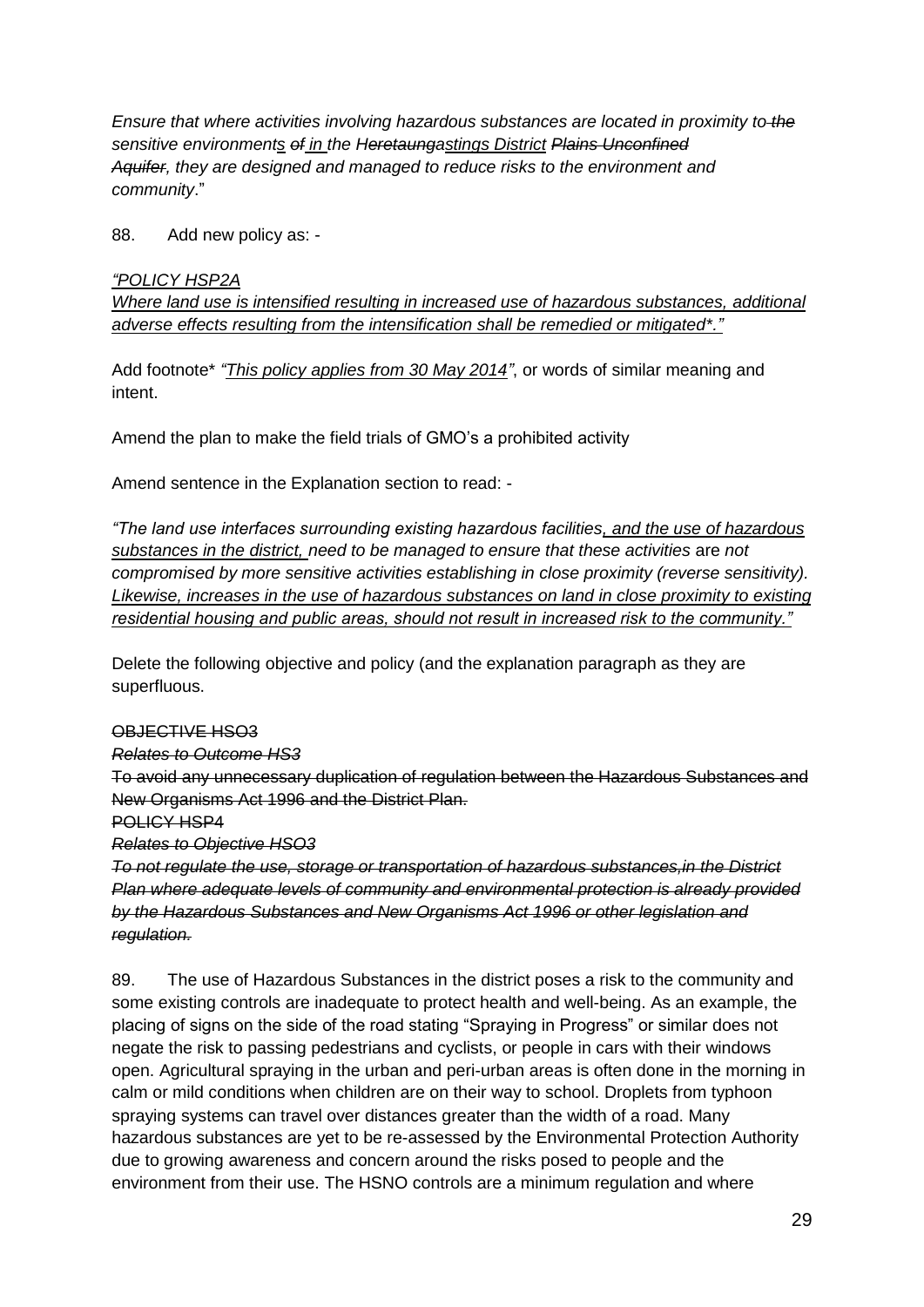multiple hazardous substances are used within a relatively small area, their cumulative effects have yet to be determined. Where there is doubt over the adequacy of controls, or the cumulative effects of two or more hazardous substances, a precautionary approach should apply.

90. Table 29.1.5 (Rules) only addresses activities involving hazardous facilities, and not the use of hazardous substances themselves in relation to land use and development. Rule HS1 as drafted permits the storage and use of hazardous substances within the boundary of the Heretaunga Plains unconfined aquifer. This places the health and well-being of the community at risk. Likewise, Rules HS2 and HS3 are also too lenient.

## **Genetic Modification**

91. Genetic modification has the potential to contaminate land, water and air, and to adversely affect crops and pasture grown on adjacent land through inappropriate management and/or regulation. This can add costs to existing activities and risk access to export markets if management or controls are inadequate. Even though strict protocols and conditions have been attached to the release or trials of GMO crops and produce, in some instances, there has still been cross-contamination of adjacent land, soils and pasture. The viability of GMO's within ground water has not been adequately assessed by the promoters of this technology.

92. The growing of organic produce in the Hastings District is a lucrative and expanding industry cluster incorporating wine production, pip and stone fruit, vegetables, meat and herbs, with access to national and international niche markets. The organic and conventional food production industries should be protected from potential contamination from GMO crops and material. The discretionary activity status for field trials of GMO's runs counter to the stated intentions of HDC in the first four paragraphs of this sub-section of the proposed plan.

Delete all references in the proposed plan to "discretionary status" for field trials of GMO's, and make them a prohibited activity.

93. There is already significant community opposition to GMO's in the district. If the mood or aspirations of the majority of the community alter, then the status can be changed via plan change or variation. Including a policy like Policy HSP6 is inconsistent with community aspirations and the outcomes of HDC's consultation on this matter. Policy HSP6 is unnecessary.

As a consequence, delete Policy HSP6 and its explanation paragraph

| <b>TABLE 29.1.5 STATUS OF ACTIVITIES - HAZARDOUS SUBSTANCES AND GMOS</b> |                                                                   |               |
|--------------------------------------------------------------------------|-------------------------------------------------------------------|---------------|
| <b>RULE</b>                                                              | <b>ACTIVITY</b>                                                   | <b>STATUS</b> |
| <b>RULE HS1</b>                                                          | The storage, handling or use of hazardous substances (excepting   | Permitted     |
|                                                                          | Arsenic (As) and Major Hazardous Facilities) within sensitive     | Restricted    |
|                                                                          | catchments*the Heretaunga Plains Unconfined Aquifer.              | Discretionary |
| RULE HS <sub>2</sub>                                                     | The storage, handling or use of hazardous substances in all other | Permitted     |

94. Amend Table 29.1.5: -